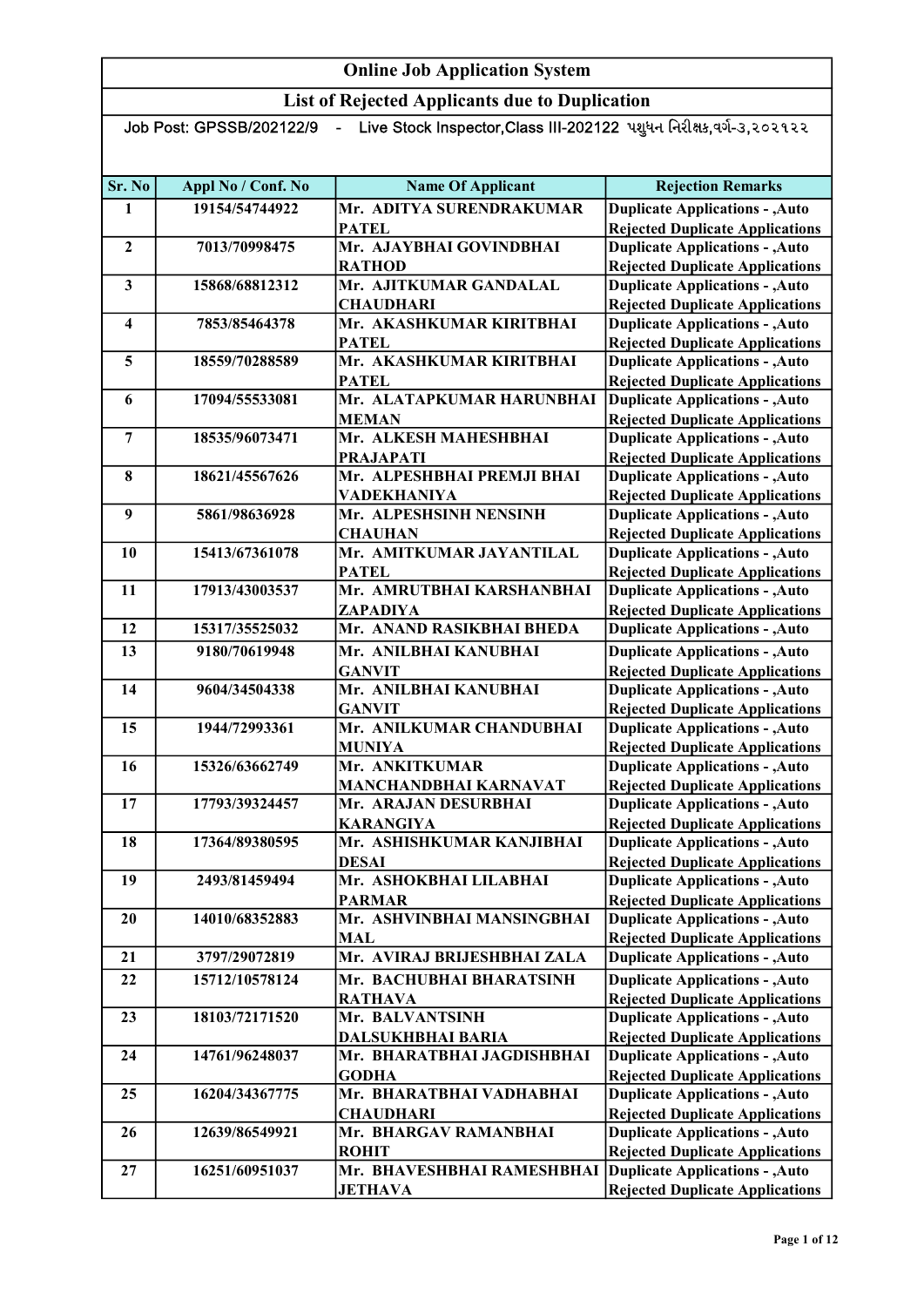| - Live Stock Inspector,Class III-202122 પશુધન નિરીક્ષક,વર્ગ-૩,૨૦૨૧૨૨<br>Job Post: GPSSB/202122/9 |                |                              |                                        |
|--------------------------------------------------------------------------------------------------|----------------|------------------------------|----------------------------------------|
|                                                                                                  |                |                              |                                        |
|                                                                                                  |                |                              |                                        |
| 28                                                                                               | 18855/46624133 | Mr. BHAVESHKUMAR             | <b>Duplicate Applications - , Auto</b> |
|                                                                                                  |                | DAYARAMBHAI NANDVA           | <b>Rejected Duplicate Applications</b> |
| 29                                                                                               | 15101/65448306 | Mr. BHAVIN GOVINDBHAI VAISH  | <b>Duplicate Applications - , Auto</b> |
| 30                                                                                               | 15096/27401514 | Mr. BHUPAT BHAYABHAI         | <b>Duplicate Applications - , Auto</b> |
|                                                                                                  |                | <b>KALOTRA</b>               | <b>Rejected Duplicate Applications</b> |
| 31                                                                                               | 18958/91602539 | Mr. BINITKUMAR SHAILESHBHAI  | <b>Duplicate Applications - , Auto</b> |
|                                                                                                  |                | <b>CHAUDHARI</b>             | <b>Rejected Duplicate Applications</b> |
| 32                                                                                               | 11679/31109926 | Mr. BRAHMANAND DHANABHAI     | <b>Duplicate Applications - , Auto</b> |
|                                                                                                  |                | <b>VASAVA</b>                | <b>Rejected Duplicate Applications</b> |
| 33                                                                                               | 18928/39908331 | Mr. CHANDRAKANT              | <b>Duplicate Applications - , Auto</b> |
|                                                                                                  |                | <b>SHAMBHUBHAI JANI</b>      | <b>Rejected Duplicate Applications</b> |
| 34                                                                                               | 19471/16696489 | Mr. CHANDRAKANT              | <b>Duplicate Applications - , Auto</b> |
|                                                                                                  |                | <b>SHAMBHUBHAI JANI</b>      | <b>Rejected Duplicate Applications</b> |
| 35                                                                                               | 16073/30725140 | Mr. CHETANBHAI SUKHABHAI     | <b>Duplicate Applications - , Auto</b> |
|                                                                                                  |                | <b>KHANT</b>                 | <b>Rejected Duplicate Applications</b> |
| 36                                                                                               | 16379/90335293 | Mr. CHETANBHAI SUKHABHAI     | <b>Duplicate Applications - , Auto</b> |
|                                                                                                  |                | <b>KHANT</b>                 | <b>Rejected Duplicate Applications</b> |
| 37                                                                                               | 3981/65058869  | Mr. CHINTANKUMAR             | <b>Duplicate Applications - , Auto</b> |
|                                                                                                  |                | <b>DHIRAJBHAI CHAUDHARI</b>  | <b>Rejected Duplicate Applications</b> |
| 38                                                                                               | 15358/86981825 | Mr. CHIRAG GHEMARBHAI        | <b>Duplicate Applications - , Auto</b> |
|                                                                                                  |                | <b>CHAUDHARY</b>             | <b>Rejected Duplicate Applications</b> |
| 39                                                                                               | 15806/76008026 | Mr. CHIRAGKUMAR              | <b>Duplicate Applications - , Auto</b> |
|                                                                                                  |                | <b>JAYANTIBHAI PRAJAPATI</b> | <b>Rejected Duplicate Applications</b> |
| 40                                                                                               | 7607/97171812  | Mr. DARPANKUMAR              | <b>Duplicate Applications - , Auto</b> |
|                                                                                                  |                | RAKESHBHAI PATEL             | <b>Rejected Duplicate Applications</b> |
| 41                                                                                               | 7441/39430892  | Mr. DASHARATH RAMABHAI       | <b>Duplicate Applications - , Auto</b> |
|                                                                                                  |                | <b>THAKOR</b>                | <b>Rejected Duplicate Applications</b> |
| 42                                                                                               | 7458/26588618  | Mr. DASHARATH RAMABHAI       | <b>Duplicate Applications - , Auto</b> |
|                                                                                                  |                | <b>THAKOR</b>                | <b>Rejected Duplicate Applications</b> |
| 43                                                                                               | 13007/14830849 | Mr. DASHARATHBHAI            | <b>Duplicate Applications - , Auto</b> |
|                                                                                                  |                | <b>ISHWARBHAI PADHIYAR</b>   | <b>Rejected Duplicate Applications</b> |
| 44                                                                                               | 14747/81628344 | Mr. DASHARATHKUMAR           | <b>Duplicate Applications - , Auto</b> |
|                                                                                                  |                | <b>VIRAMBHAI BHARVAD</b>     | <b>Rejected Duplicate Applications</b> |
| 45                                                                                               | 7865/49075534  | Mr. DEEPRAJSINH AMIRSINH     | <b>Duplicate Applications - , Auto</b> |
|                                                                                                  |                | <b>RANAVAT</b>               | <b>Rejected Duplicate Applications</b> |
| 46                                                                                               | 17935/41516392 | Mr. DEVESHKUMAR RATANLAL     | <b>Duplicate Applications - , Auto</b> |
|                                                                                                  |                | <b>NAI</b>                   | <b>Rejected Duplicate Applications</b> |
| 47                                                                                               | 17963/23184762 | Mr. DEVESHKUMAR RATANLAL     | <b>Duplicate Applications - , Auto</b> |
|                                                                                                  |                | <b>NAI</b>                   | <b>Rejected Duplicate Applications</b> |
| 48                                                                                               | 17984/74159828 | Mr. DEVESHKUMAR RATANLAL     | <b>Duplicate Applications - , Auto</b> |
|                                                                                                  |                | <b>NAI</b>                   | <b>Rejected Duplicate Applications</b> |
| 49                                                                                               | 2195/17472908  | Mr. DHARMENDRASINH           | <b>Duplicate Applications - , Auto</b> |
|                                                                                                  |                | <b>KANJIBHAI RAJPUT</b>      | <b>Rejected Duplicate Applications</b> |
| 50                                                                                               | 8343/31644996  | Mr. DHAVALKUMAR              | <b>Duplicate Applications - , Auto</b> |
|                                                                                                  |                | <b>SHAILESHKUMAR PARMAR</b>  | <b>Rejected Duplicate Applications</b> |
| 51                                                                                               | 8371/47222341  | Mr. DHRUVITKUMAR             | <b>Duplicate Applications - , Auto</b> |
|                                                                                                  |                | KAMLESHBHAI VADODARIYA       | <b>Rejected Duplicate Applications</b> |
| 52                                                                                               | 6177/21054167  | Mr. DIGPALSINH ARVINDSINH    | <b>Duplicate Applications - , Auto</b> |
|                                                                                                  |                | <b>RATHOD</b>                | <b>Rejected Duplicate Applications</b> |
| 53                                                                                               | 9882/98348130  | Mr. DILIPKUMAR JAYANTILAL    | <b>Duplicate Applications - , Auto</b> |
|                                                                                                  |                | <b>PATEL</b>                 | <b>Rejected Duplicate Applications</b> |
| 54                                                                                               | 15460/81695911 | Mr. DIPENKUMAR               | <b>Duplicate Applications - , Auto</b> |
|                                                                                                  |                | <b>HASAMUKHKUMAR DIXIT</b>   | <b>Rejected Duplicate Applications</b> |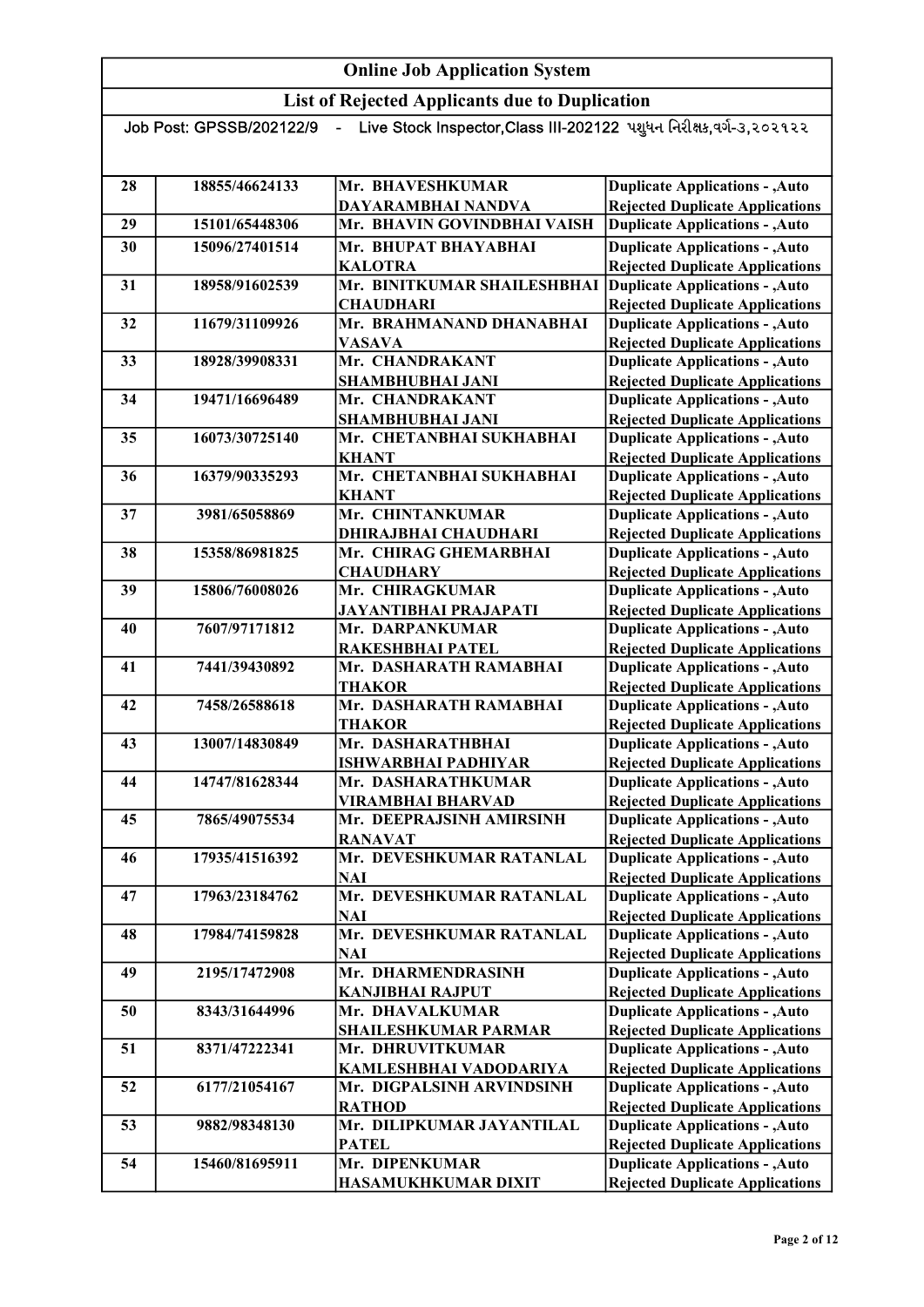| - Live Stock Inspector,Class III-202122 પશુધન નિરીક્ષક,વર્ગ-૩,૨૦૨૧૨૨<br>Job Post: GPSSB/202122/9 |                |                                                  |                                                                                  |
|--------------------------------------------------------------------------------------------------|----------------|--------------------------------------------------|----------------------------------------------------------------------------------|
|                                                                                                  |                |                                                  |                                                                                  |
|                                                                                                  |                |                                                  |                                                                                  |
| 55                                                                                               | 6087/78123062  | Mr. DISHANTKUMAR                                 | <b>Duplicate Applications - , Auto</b>                                           |
|                                                                                                  |                | <b>DINESHBHAI PATEL</b>                          | <b>Rejected Duplicate Applications</b>                                           |
| 56                                                                                               | 4877/42097424  | Mr. DIVYANGKUMAR                                 | <b>Duplicate Applications - , Auto</b>                                           |
|                                                                                                  |                | <b>ANILKUMAR PATEL</b>                           | <b>Rejected Duplicate Applications</b>                                           |
| 57                                                                                               | 6399/94429963  | Mr. DIVYANGKUMAR                                 | <b>Duplicate Applications - , Auto</b>                                           |
|                                                                                                  |                | <b>DINESHBHAI PATIL</b>                          | <b>Rejected Duplicate Applications</b>                                           |
| 58                                                                                               | 6292/94059107  | Mr. DIVYANGKUMAR                                 | <b>Duplicate Applications - , Auto</b>                                           |
|                                                                                                  |                | PARTHISINH NINAMA                                | <b>Rejected Duplicate Applications</b>                                           |
| 59                                                                                               | 7511/47652892  | Mr. DIVYESH PRAHLADBHAI                          | <b>Duplicate Applications - , Auto</b>                                           |
|                                                                                                  |                | <b>YOGI</b>                                      | <b>Rejected Duplicate Applications</b>                                           |
| 60                                                                                               | 2444/93493555  | Mr. DIVYESHKUMAR                                 | <b>Duplicate Applications - , Auto</b>                                           |
|                                                                                                  |                | NATHABHAI MAKWANA                                | <b>Rejected Duplicate Applications</b>                                           |
| 61                                                                                               | 17915/13988168 | Mr. DIVYESHKUMAR                                 | <b>Duplicate Applications - , Auto</b>                                           |
|                                                                                                  |                | NATHABHAI MAKWANA                                | <b>Rejected Duplicate Applications</b>                                           |
| 62                                                                                               | 17929/31896025 | Mr. DIVYESHKUMAR                                 | <b>Duplicate Applications - , Auto</b>                                           |
|                                                                                                  |                | NATHABHAI MAKWANA                                | <b>Rejected Duplicate Applications</b>                                           |
| 63                                                                                               | 6219/89601441  | Mr. DIVYESHKUMAR                                 | <b>Duplicate Applications - , Auto</b>                                           |
|                                                                                                  |                | PRAKASHBHAI LABANA                               | <b>Rejected Duplicate Applications</b>                                           |
| 64                                                                                               | 9577/12441199  | Mr. DIXITKUMAR UMEDBHAI                          | <b>Duplicate Applications - , Auto</b>                                           |
|                                                                                                  |                | <b>HADA</b>                                      | <b>Rejected Duplicate Applications</b>                                           |
| 65                                                                                               | 14891/37334526 | Mr. GAURANGBHAI KANTILAL                         | <b>Duplicate Applications - , Auto</b>                                           |
|                                                                                                  |                | <b>NAIYARAN</b>                                  | <b>Rejected Duplicate Applications</b>                                           |
| 66                                                                                               | 8270/56488432  | Mr. GIRISHKUMAR MAGANLAL                         | <b>Duplicate Applications - , Auto</b>                                           |
|                                                                                                  |                | <b>VANIYA</b>                                    | <b>Rejected Duplicate Applications</b>                                           |
| 67                                                                                               | 5934/34262557  | Mr. GOVIND RAMSIBHAI JOGAL                       | <b>Duplicate Applications - , Auto</b>                                           |
| 68                                                                                               | 17206/59886505 | Mr. HANSRAJSINH VIRSINH                          | <b>Duplicate Applications - , Auto</b>                                           |
|                                                                                                  |                | <b>DABHI</b>                                     | <b>Rejected Duplicate Applications</b>                                           |
| 69                                                                                               | 12908/87245049 | Mr. HARDAS JAGABHAI KARMUR                       | <b>Duplicate Applications - , Auto</b>                                           |
|                                                                                                  |                |                                                  | <b>Rejected Duplicate Applications</b>                                           |
| 70                                                                                               | 13098/75527318 | Mr. HARDIK ABHALBHAI                             | <b>Duplicate Applications - , Auto</b>                                           |
|                                                                                                  |                | <b>BALDANIYA</b>                                 | <b>Rejected Duplicate Applications</b>                                           |
| 71                                                                                               | 12360/49959967 | Mr. HARDIK HARESHBHAI                            | <b>Duplicate Applications - , Auto</b>                                           |
|                                                                                                  |                | <b>JIKADARA</b>                                  | <b>Rejected Duplicate Applications</b>                                           |
| 72                                                                                               | 4154/64494456  | Mr. HARDIKKUMAR                                  | <b>Duplicate Applications - , Auto</b>                                           |
|                                                                                                  |                | <b>BHARATBHAI PARMAR</b>                         | <b>Rejected Duplicate Applications</b>                                           |
| 73                                                                                               | 15954/75892146 | Mr. HARDIKKUMAR JITUBHAI                         | <b>Duplicate Applications - , Auto</b>                                           |
|                                                                                                  |                | <b>GOHEL</b><br>Mr. HARDIKKUMAR JITUBHAI         | <b>Rejected Duplicate Applications</b>                                           |
| 74                                                                                               | 16539/50206401 |                                                  | <b>Duplicate Applications - , Auto</b>                                           |
|                                                                                                  | 7440/42424993  | <b>GOHEL</b><br>Mr. HARDIKKUMAR                  | <b>Rejected Duplicate Applications</b>                                           |
| 75                                                                                               |                |                                                  | <b>Duplicate Applications - , Auto</b><br><b>Rejected Duplicate Applications</b> |
| 76                                                                                               | 46/94855862    | MAHASHANKARBHAI JANI<br>Mr. HARDIKKUMAR MULUBHAI | <b>Duplicate Applications - , Auto</b>                                           |
|                                                                                                  |                |                                                  | <b>Rejected Duplicate Applications</b>                                           |
| 77                                                                                               | 7451/14073277  | <b>DHOLA</b><br>Mr. HARDIKKUMAR                  | <b>Duplicate Applications - , Auto</b>                                           |
|                                                                                                  |                |                                                  |                                                                                  |
|                                                                                                  |                | <b>SURESHBHAI LADHAVA</b>                        | <b>Rejected Duplicate Applications</b>                                           |
| 78                                                                                               | 7840/30597330  | Mr. HARDIKKUMAR                                  | <b>Duplicate Applications - , Auto</b>                                           |
| 79                                                                                               | 17885/24405416 | SURESHBHAI LADHAVA<br>Mr. HARI LALABHAI ZUNZA    | <b>Rejected Duplicate Applications</b><br><b>Duplicate Applications - , Auto</b> |
|                                                                                                  |                |                                                  |                                                                                  |
| 80                                                                                               | 15821/62623889 | Mr. HARPALSINH MAHIPATSINH                       | <b>Duplicate Applications - , Auto</b>                                           |
|                                                                                                  |                | <b>DODIYA</b>                                    | <b>Rejected Duplicate Applications</b>                                           |
| 81                                                                                               | 19317/16620552 | Mr. HARPALSINH                                   | <b>Duplicate Applications - , Auto</b>                                           |
|                                                                                                  |                | <b>RAJENDRASINH BHATI</b>                        | <b>Rejected Duplicate Applications</b>                                           |
| 82                                                                                               | 6734/30908286  | Mr. HARSH BHARATBHAI                             | <b>Duplicate Applications - , Auto</b>                                           |
|                                                                                                  |                | <b>BHARAD</b>                                    | <b>Rejected Duplicate Applications</b>                                           |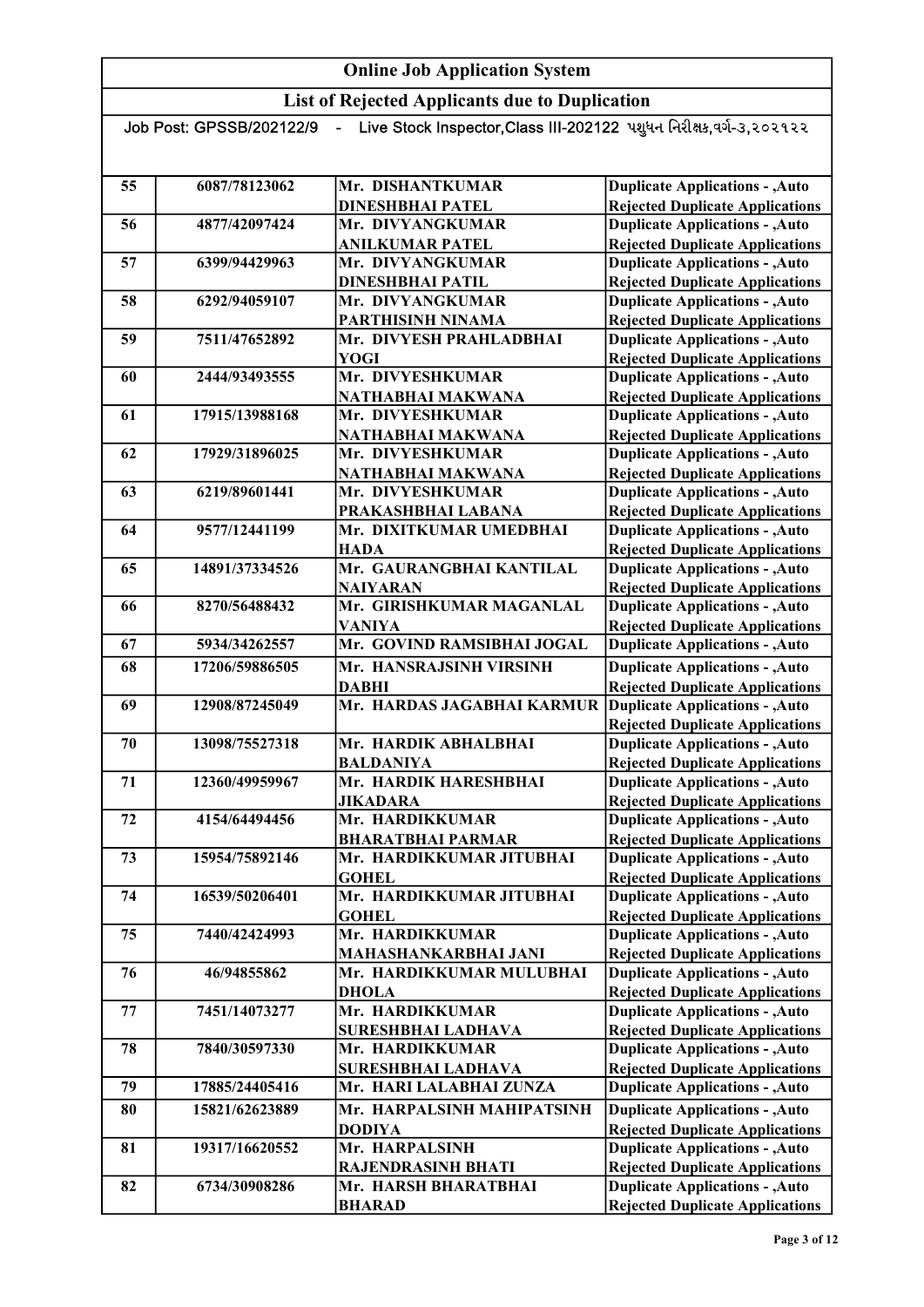| Live Stock Inspector, Class III-202122 પશુધન નિરીક્ષક,વર્ગ-૩,૨૦૨૧૨૨<br>Job Post: GPSSB/202122/9 |                |                                            |                                                                                  |
|-------------------------------------------------------------------------------------------------|----------------|--------------------------------------------|----------------------------------------------------------------------------------|
|                                                                                                 |                |                                            |                                                                                  |
|                                                                                                 |                |                                            |                                                                                  |
| 83                                                                                              | 16390/37050206 | Mr. HARSHAD CHEHUJI DABHI                  | <b>Duplicate Applications - , Auto</b>                                           |
| 84                                                                                              | 9100/93808609  | Mr. HEMANGBHAI SUKABHAI                    | <b>Duplicate Applications - , Auto</b>                                           |
|                                                                                                 |                | <b>CHAREL</b>                              | <b>Rejected Duplicate Applications</b>                                           |
| 85                                                                                              | 8280/90723517  | Mr. HIMANSHUKUMAR                          | <b>Duplicate Applications - , Auto</b>                                           |
|                                                                                                 |                | PRAVINBHAI PATEL                           | <b>Rejected Duplicate Applications</b>                                           |
| 86                                                                                              | 8304/16596366  | Mr. HIMANSHUKUMAR                          | <b>Duplicate Applications - , Auto</b>                                           |
|                                                                                                 |                | PRAVINBHAI PATEL                           | <b>Rejected Duplicate Applications</b>                                           |
| 87                                                                                              | 3971/57061059  | Mr. HIREN RAMANBHAI ASARI                  | <b>Duplicate Applications - , Auto</b>                                           |
| 88                                                                                              | 4085/78693503  | Mr. HIREN RAMANBHAI ASARI                  | <b>Duplicate Applications - , Auto</b>                                           |
| 89                                                                                              | 9775/94371262  | Mr. HITEN BHARATBHAI                       | <b>Duplicate Applications - , Auto</b>                                           |
|                                                                                                 |                | <b>SIDDHAPARA</b>                          | <b>Rejected Duplicate Applications</b>                                           |
| 90                                                                                              | 8031/77293913  | Mr. IRFANBHAI IKABALBHAI                   | <b>Duplicate Applications - , Auto</b>                                           |
|                                                                                                 |                | <b>MOMIN</b>                               | <b>Rejected Duplicate Applications</b>                                           |
| 91                                                                                              | 18702/39420185 | Mr. ISHWARBHAI BHARAT                      | <b>Duplicate Applications - , Auto</b>                                           |
|                                                                                                 |                | <b>METALIYA</b>                            | <b>Rejected Duplicate Applications</b>                                           |
| 92                                                                                              | 14222/64054176 | Mr. JAIMINBHAI AMRUTLAL                    | <b>Duplicate Applications - , Auto</b>                                           |
|                                                                                                 |                | <b>PRAJAPATI</b>                           | <b>Rejected Duplicate Applications</b>                                           |
| 93                                                                                              | 2291/92259333  | Mr. JAIMINKUMAR MOHANBHAI                  | <b>Duplicate Applications - , Auto</b>                                           |
|                                                                                                 |                | <b>PATEL</b>                               | <b>Rejected Duplicate Applications</b>                                           |
| 94                                                                                              | 12164/98831685 | Mr. JAINIK SURSINHBHAI BARAD               | <b>Duplicate Applications - , Auto</b>                                           |
|                                                                                                 |                |                                            | <b>Rejected Duplicate Applications</b>                                           |
| 95                                                                                              | 16491/95326219 | Mr. JAINIK SURSINHBHAI BARAD               | <b>Duplicate Applications - , Auto</b>                                           |
|                                                                                                 |                |                                            | <b>Rejected Duplicate Applications</b>                                           |
| 96                                                                                              | 14077/82378654 | Mr. JASMIN RAMESHBHAI                      | <b>Duplicate Applications - , Auto</b>                                           |
|                                                                                                 |                | <b>GAJERA</b>                              | <b>Rejected Duplicate Applications</b>                                           |
| 97                                                                                              | 4230/56174078  | Mr. JAY PARESHBHAI DETROJA                 | <b>Duplicate Applications - , Auto</b>                                           |
| 98                                                                                              | 5766/87126365  | Mr. JAY PARESHBHAI DETROJA                 | <b>Duplicate Applications - , Auto</b>                                           |
| 99                                                                                              | 3321/80946610  | Mr. JAYDEEP JAYSUKHBHAI                    | <b>Duplicate Applications - , Auto</b>                                           |
|                                                                                                 |                | <b>RATHOD</b>                              | <b>Rejected Duplicate Applications</b>                                           |
| 100                                                                                             | 4119/97977980  | Mr. JAYDEEP JAYSUKHBHAI                    | <b>Duplicate Applications - , Auto</b>                                           |
|                                                                                                 |                | <b>RATHOD</b>                              | <b>Rejected Duplicate Applications</b>                                           |
| 101                                                                                             | 9416/25807358  | Mr. JAYDEV ANUBHAI CHAVDA                  | <b>Duplicate Applications - , Auto</b>                                           |
| 102                                                                                             | 260/52657141   | Mr. JAYENDRASINH AMARSINH                  | <b>Duplicate Applications - , Auto</b>                                           |
|                                                                                                 |                | <b>CHAUHAN</b>                             | <b>Rejected Duplicate Applications</b>                                           |
| 103                                                                                             | 2325/83934741  | Mr. JAYESH ARVINDBHAI                      | <b>Duplicate Applications - , Auto</b>                                           |
|                                                                                                 |                | <b>KANTARIYA</b>                           | <b>Rejected Duplicate Applications</b>                                           |
| 104                                                                                             | 8388/58164598  | Mr. JAYESH PARSOTTAMBHAI                   | <b>Duplicate Applications - , Auto</b>                                           |
|                                                                                                 |                | <b>VADODARIYA</b>                          | <b>Rejected Duplicate Applications</b>                                           |
| 105                                                                                             | 6478/81602609  | Mr. JAYESHKUMAR BABUBHAI                   | <b>Duplicate Applications - , Auto</b>                                           |
|                                                                                                 |                | <b>PARMAR</b>                              | <b>Rejected Duplicate Applications</b>                                           |
| 106                                                                                             | 13156/75039262 | Mr. JAYESHKUMAR BABUBHAI                   | <b>Duplicate Applications - , Auto</b>                                           |
|                                                                                                 |                | <b>PARMAR</b>                              | <b>Rejected Duplicate Applications</b>                                           |
| 107                                                                                             | 7468/42117271  | Mr. JAYESHKUMAR DHANJIBHAI                 | Duplicate Applications - , Auto                                                  |
|                                                                                                 |                | <b>JANI</b><br>Mr. JAYESHKUMAR JAGUBHAI    | <b>Rejected Duplicate Applications</b>                                           |
| 108                                                                                             | 6184/11186891  |                                            | <b>Duplicate Applications - , Auto</b>                                           |
|                                                                                                 |                | <b>MAKWANA</b><br>Mr. JAYKUMAR RAMJIBHAI   | <b>Rejected Duplicate Applications</b><br><b>Duplicate Applications - , Auto</b> |
| 109                                                                                             | 15581/68220307 |                                            |                                                                                  |
| 110                                                                                             | 17103/30207086 | <b>CHENVA</b><br>Mr. JAYPALSINH VAKHATSANG | <b>Rejected Duplicate Applications</b><br><b>Duplicate Applications - , Auto</b> |
|                                                                                                 |                | <b>BHATTI</b>                              | <b>Rejected Duplicate Applications</b>                                           |
| 111                                                                                             | 7841/36231268  | Mr. JENISH PRAVINBHAI                      | <b>Duplicate Applications - , Auto</b>                                           |
|                                                                                                 |                | <b>LUNAGARIYA</b>                          | <b>Rejected Duplicate Applications</b>                                           |
|                                                                                                 |                |                                            |                                                                                  |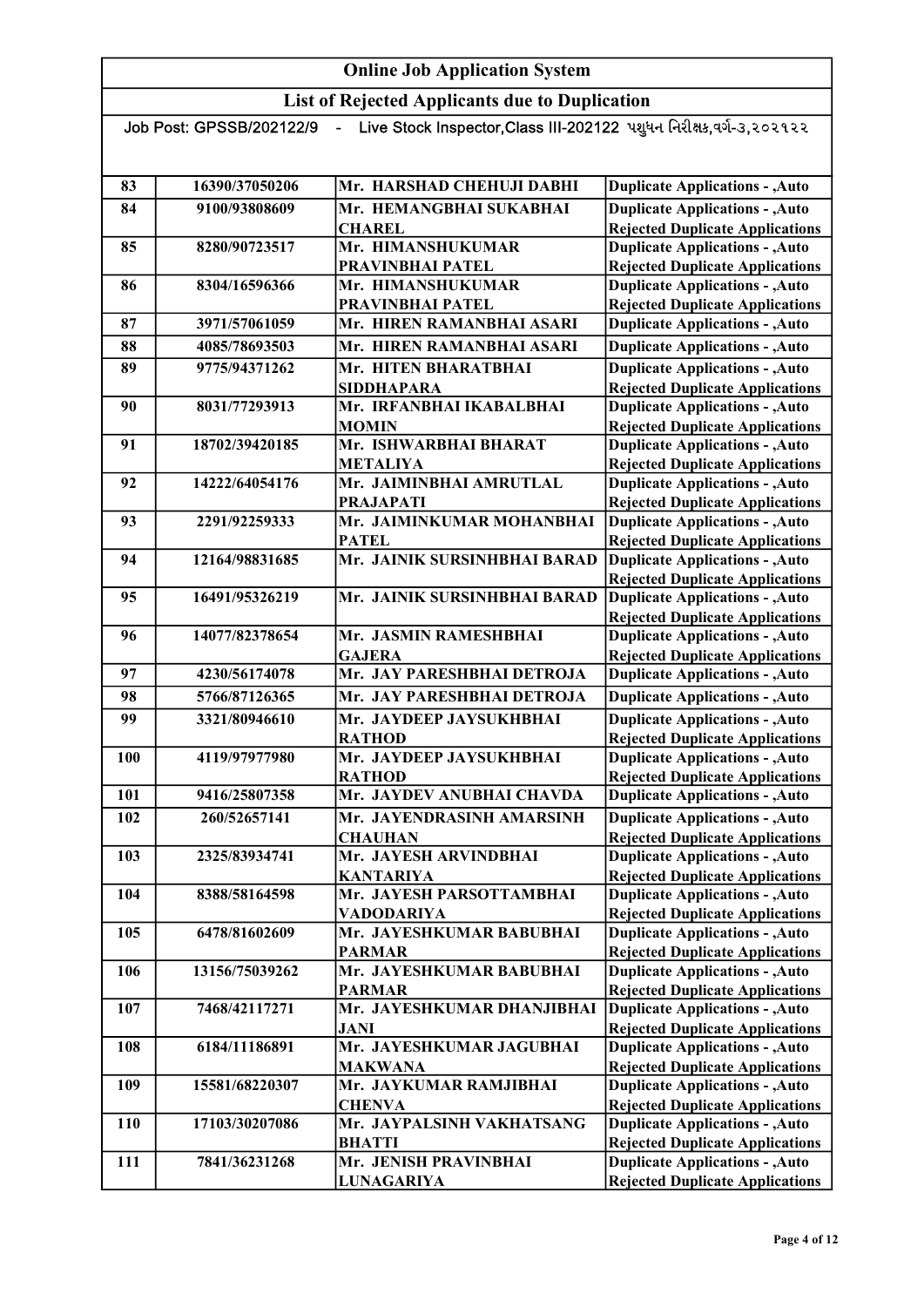List of Rejected Applicants due to Duplication

| - Live Stock Inspector,Class III-202122 પશુધન નિરીક્ષક,વર્ગ-૩,૨૦૨૧૨૨<br>Job Post: GPSSB/202122/9<br>$\blacksquare$ |                |                             |                                        |
|--------------------------------------------------------------------------------------------------------------------|----------------|-----------------------------|----------------------------------------|
|                                                                                                                    |                |                             |                                        |
|                                                                                                                    |                |                             |                                        |
| 112                                                                                                                | 9517/31282760  | Mr. JENISH PRAVINBHAI       | <b>Duplicate Applications - , Auto</b> |
|                                                                                                                    |                | <b>LUNAGARIYA</b>           | <b>Rejected Duplicate Applications</b> |
| 113                                                                                                                | 14701/40386299 | Mr. JIGARKUMAR AMARATBHAI   | <b>Duplicate Applications - , Auto</b> |
|                                                                                                                    |                | <b>RABARI</b>               | <b>Rejected Duplicate Applications</b> |
| 114                                                                                                                | 2174/39181395  | Mr. JIGARKUMAR KANUBHAI     | <b>Duplicate Applications - , Auto</b> |
|                                                                                                                    |                | <b>CHENAVA</b>              | <b>Rejected Duplicate Applications</b> |
| 115                                                                                                                | 13692/76634801 | Mr. JIGNESHBHAI RAVJIBHAI   | <b>Duplicate Applications - , Auto</b> |
|                                                                                                                    |                | <b>PARGI</b>                | <b>Rejected Duplicate Applications</b> |
| 116                                                                                                                | 7434/71852170  | Mr. KALPESHBHAI JAGUBHAI    | <b>Duplicate Applications - , Auto</b> |
|                                                                                                                    |                | <b>AHIR</b>                 | <b>Rejected Duplicate Applications</b> |
| 117                                                                                                                | 16424/43610620 | Mr. KALPESHBHAI JAGUBHAI    | <b>Duplicate Applications - , Auto</b> |
|                                                                                                                    |                | <b>AHIR</b>                 | <b>Rejected Duplicate Applications</b> |
| 118                                                                                                                | 1264/19900765  | Mr. KALPESHKUMAR            | <b>Duplicate Applications - , Auto</b> |
|                                                                                                                    |                | <b>TAJSINGBHAI DAMOR</b>    | <b>Rejected Duplicate Applications</b> |
| 119                                                                                                                | 218/25347386   | Mr. KANAKSINH               | <b>Duplicate Applications - , Auto</b> |
|                                                                                                                    |                | <b>BHAGAVANBHAI BARAD</b>   | <b>Rejected Duplicate Applications</b> |
| 120                                                                                                                | 4653/57281708  | Mr. KANJIBHAI MAKODBHAI     | <b>Duplicate Applications - , Auto</b> |
|                                                                                                                    |                | <b>DIHORA</b>               | <b>Rejected Duplicate Applications</b> |
| 121                                                                                                                | 7513/73107014  | Mr. KANTIBHAI KALUBHAI      | <b>Duplicate Applications - , Auto</b> |
|                                                                                                                    |                | <b>PADARIA</b>              | <b>Rejected Duplicate Applications</b> |
| 122                                                                                                                | 6346/41639727  | Mr. KARSHAN NARANBHAI       | <b>Duplicate Applications - , Auto</b> |
|                                                                                                                    |                | <b>CHAVDA</b>               | <b>Rejected Duplicate Applications</b> |
| 123                                                                                                                | 6295/80990745  | Mr. KAUSHIKKUMAR            | <b>Duplicate Applications - , Auto</b> |
|                                                                                                                    |                | <b>AMICHANDBHAI PATEL</b>   | <b>Rejected Duplicate Applications</b> |
| 124                                                                                                                | 19652/47977947 | Mr. KETANKUMAR ZEENABHAI    | <b>Duplicate Applications - , Auto</b> |
|                                                                                                                    |                | <b>AHIR</b>                 | <b>Rejected Duplicate Applications</b> |
| 125                                                                                                                | 4798/56494213  | Mr. KHUSHAL PRAVINBHAI      | <b>Duplicate Applications - , Auto</b> |
|                                                                                                                    |                | <b>MAKWANA</b>              | <b>Rejected Duplicate Applications</b> |
| 126                                                                                                                | 4809/57568908  | Mr. KHUSHAL PRAVINBHAI      | <b>Duplicate Applications - , Auto</b> |
|                                                                                                                    |                | <b>MAKWANA</b>              | <b>Rejected Duplicate Applications</b> |
| 127                                                                                                                | 6794/87526936  | Mr. KHUSHAL PRAVINBHAI      | <b>Duplicate Applications - , Auto</b> |
|                                                                                                                    |                | <b>MAKWANA</b>              | <b>Rejected Duplicate Applications</b> |
| 128                                                                                                                | 7255/87084106  | Mr. KHUSHAL PRAVINBHAI      | <b>Duplicate Applications - , Auto</b> |
|                                                                                                                    |                | <b>MAKWANA</b>              | <b>Rejected Duplicate Applications</b> |
| 129                                                                                                                | 15388/21002794 | Mr. KINJALESHKUMAR          | <b>Duplicate Applications - , Auto</b> |
|                                                                                                                    |                | <b>BHARATBHAI CHAUDHARI</b> | <b>Rejected Duplicate Applications</b> |
| 130                                                                                                                | 4838/43275915  | Mr. KISANKUMAR              | <b>Duplicate Applications - , Auto</b> |
|                                                                                                                    |                | <b>MAHENDRABHAI PATEL</b>   | <b>Rejected Duplicate Applications</b> |
| 131                                                                                                                | 73/96779597    | Mr. KISHAN DHANJIBHAI       | <b>Duplicate Applications - , Auto</b> |
|                                                                                                                    |                | <b>NATHANI</b>              | <b>Rejected Duplicate Applications</b> |
| 132                                                                                                                | 18628/86726218 | Mr. KISHAN VINODBHAI        | <b>Duplicate Applications - , Auto</b> |
|                                                                                                                    |                | <b>SOLANKI</b>              | <b>Rejected Duplicate Applications</b> |
| 133                                                                                                                | 4016/43241853  | Mr. KRISHTINBHAI SOMABHAI   | <b>Duplicate Applications - , Auto</b> |
|                                                                                                                    |                | <b>GAMIT</b>                | <b>Rejected Duplicate Applications</b> |
| 134                                                                                                                | 12640/68276532 | Mr. KUNJKUMAR               | <b>Duplicate Applications - , Auto</b> |
|                                                                                                                    |                | PRAFULKUMAR MODHA           | <b>Rejected Duplicate Applications</b> |
| 135                                                                                                                | 4865/73474602  | Mr. MAHEDIALI ASGARALI      | <b>Duplicate Applications - , Auto</b> |
|                                                                                                                    |                | <b>MATIYA</b>               | <b>Rejected Duplicate Applications</b> |
| 136                                                                                                                | 7122/10105147  | Mr. MAHENDRAKUMAR           | <b>Duplicate Applications - , Auto</b> |
|                                                                                                                    |                | <b>GAJSINHBHAI DAMOR</b>    | <b>Rejected Duplicate Applications</b> |
| 137                                                                                                                | 16118/27345873 | Mr. MAKBUL AHAMAD BADI      | <b>Duplicate Applications - , Auto</b> |
| 138                                                                                                                | 16999/48850965 | Mr. MAKBUL AHAMAD BADI      | <b>Duplicate Applications - , Auto</b> |
|                                                                                                                    |                |                             |                                        |
| 139                                                                                                                | 18986/68200980 | Mr. MANISHKUMAR             | <b>Duplicate Applications - , Auto</b> |

SHAMBHUBHAI JANI

Rejected Duplicate Applications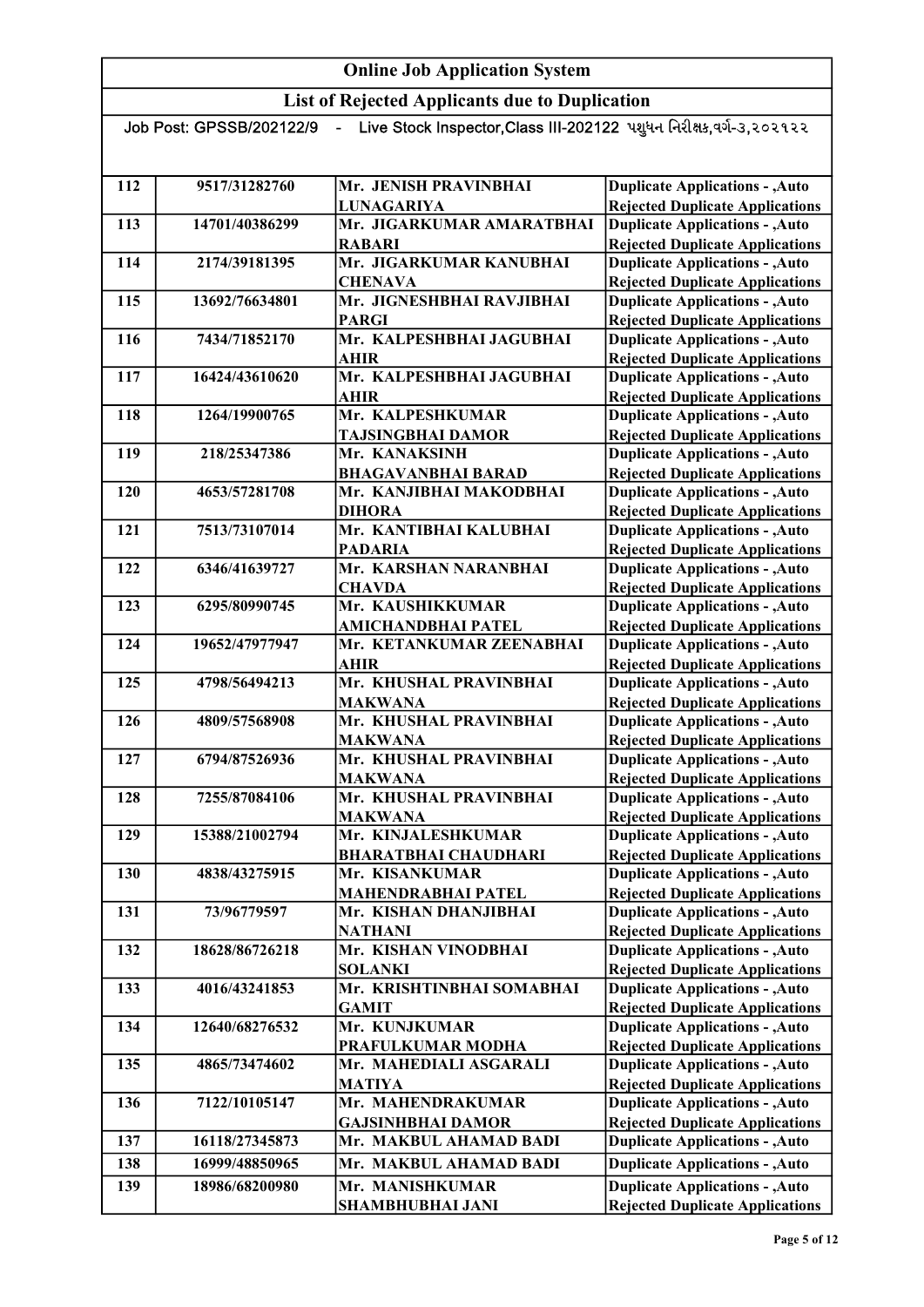List of Rejected Applicants due to Duplication Job Post: GPSSB/202122/9 - Live Stock Inspector, Class III-202122 પશુધન નિરીક્ષક,વર્ગ-૩,૨૦૨૧૨૨ 140 19421/54825496 Mr. MANISHKUMAR SHAMBHUBHAI JANI 141 19453/32773089 Mr. MANISHKUMAR SHAMBHUBHAI JANI 142 6994/86857964 Mr. MANUBHAI KHODABHAI **CHARAN** 143 3713/76396432 Mr. MANUBHAI MADHABHAI KALOTARA 144 4275/27462915 Mr. MAULIK KUMAR HASMUKHBHAI JADAV 145 12975/17636729 Mr. MAULIKKUMAR DILIPBHAI TABIYAD 146 4103/92052869 Mr. MAYURKUMAR DHIRENDRABHAI JADAV 147 4109/68886350 Mr. MAYURKUMAR DHIRENDRABHAI JADAV 148 6683/72797010 Mr. MEET DINESHBHAI DAMASEEYA 149 18262/55372028 Mr. MEHUL BHAI JAGDIESH BHAI DHANDHALA 150 12809/58911494 Mr. MILANKUMAR KHODABHAI **CHAUHAN** 151 3281/98223357 Mr. MINHAZBHAI ISMAILBHAI **CHAUDHARY** 152 11806/99241812 Mr. MINHAZBHAI ISMAILBHAI **CHAUDHARY** 153 18270/64870210 Mr. MITULKUMAR BHAGVANBHAI CHAUDHARI 154 9430/67531017 Mr. MOHAMMADSHOAEB ABDULRAZAK SHEIKH 155 10738/32834239 Mr. MUKESHBHAI JASVANTBHAI MANAT 156 16611/75407082 Mr. MUKUNDRAY RANCHHODBHAI DIXIT 157 3729/18060191 Mr. NAKUL LAKHAMAN KARANGIYA 158 19282/58356933 Mr. NARANBHAI NAJABHAI SANIYA 159 16680/72741159 Mr. NARANBHAI PEERABHAI LUNI 160 15210/15691480 Mr. NEMIKUMAR JITENDRABHAI DADHANIYA 161 15020/50672774 Mr. NIKUNJKUMAR DASHARTHBHAI PRAJAPATI 162 14715/38109918 Mr. NIKUNJKUMAR VASHARAMBHAI PARMAR 163 18176/38063134 Mr. NIKUNJKUMAR VASHARAMBHAI PARMAR 164 8206/27292025 Mr. NILESHBHAI MANJIBHAI BALAR Duplicate Applications - ,Auto Rejected Duplicate Applications Duplicate Applications - ,Auto Rejected Duplicate Applications Duplicate Applications - ,Auto Rejected Duplicate Applications Duplicate Applications - ,Auto Rejected Duplicate Applications Duplicate Applications - ,Auto Rejected Duplicate Applications Duplicate Applications - ,Auto Rejected Duplicate Applications Duplicate Applications - ,Auto Rejected Duplicate Applications Duplicate Applications - ,Auto Rejected Duplicate Applications Duplicate Applications - ,Auto Rejected Duplicate Applications Duplicate Applications - ,Auto Rejected Duplicate Applications Duplicate Applications - ,Auto Rejected Duplicate Applications Duplicate Applications - ,Auto Rejected Duplicate Applications Duplicate Applications - ,Auto Rejected Duplicate Applications Duplicate Applications - ,Auto Rejected Duplicate Applications Duplicate Applications - ,Auto Rejected Duplicate Applications Duplicate Applications - ,Auto Rejected Duplicate Applications Duplicate Applications - ,Auto Rejected Duplicate Applications Duplicate Applications - ,Auto Rejected Duplicate Applications Duplicate Applications - ,Auto Rejected Duplicate Applications Duplicate Applications - ,Auto Rejected Duplicate Applications Duplicate Applications - ,Auto Rejected Duplicate Applications Duplicate Applications - ,Auto Rejected Duplicate Applications Duplicate Applications - ,Auto Rejected Duplicate Applications Duplicate Applications - ,Auto Rejected Duplicate Applications Duplicate Applications - ,Auto Rejected Duplicate Applications

165 2427/61982535 Mr. NIRAJ KUMAR SHAILESH

166 5759/82561920 Mr. NIRAVKUMAR GALBABHAI

KUMAR PATEL

**CHAUDHARY** 

Duplicate Applications - ,Auto Rejected Duplicate Applications Duplicate Applications - ,Auto Rejected Duplicate Applications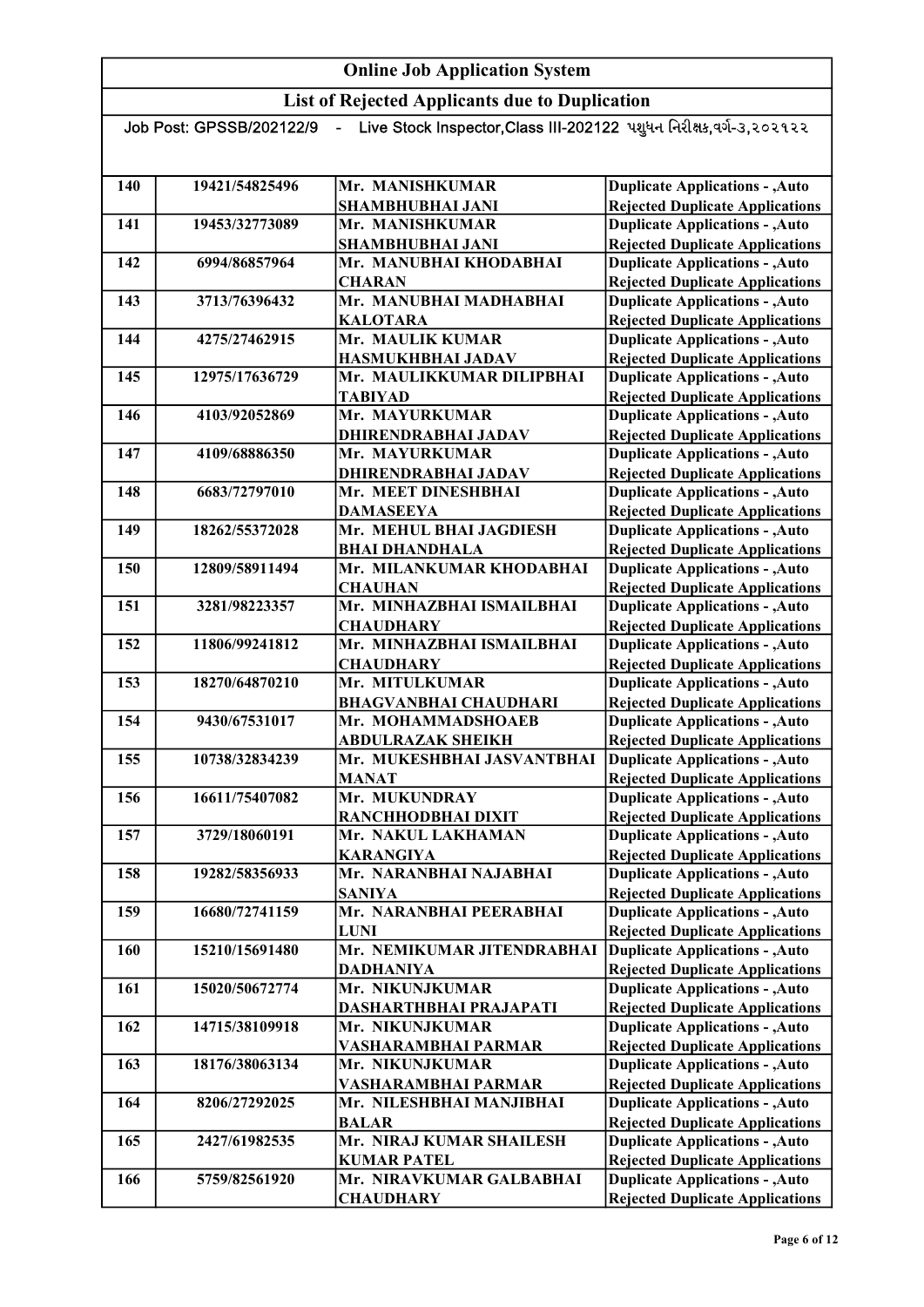| Live Stock Inspector,Class III-202122 પશુધન નિરીક્ષક,વર્ગ-૩,૨૦૨૧૨૨<br>Job Post: GPSSB/202122/9 |                |                                               |                                                                                  |
|------------------------------------------------------------------------------------------------|----------------|-----------------------------------------------|----------------------------------------------------------------------------------|
|                                                                                                |                |                                               |                                                                                  |
| 167                                                                                            | 11624/93398430 | Mr. NITINDRABHAI SHANTILAL                    | <b>Duplicate Applications - , Auto</b>                                           |
|                                                                                                |                | <b>PATEL</b>                                  | <b>Rejected Duplicate Applications</b>                                           |
| 168                                                                                            | 7316/80340335  | Mr. PANKAJGIRI SHAILESHGIRI                   | <b>Duplicate Applications - , Auto</b>                                           |
|                                                                                                |                | <b>MEGHNATHI</b>                              | <b>Rejected Duplicate Applications</b>                                           |
| 169                                                                                            | 6627/98545702  | Mr. PANKAJKUMAR PRAVINBHAI                    | <b>Duplicate Applications - , Auto</b>                                           |
|                                                                                                |                | <b>SHRIMALI</b>                               | <b>Rejected Duplicate Applications</b>                                           |
| 170                                                                                            | 16008/12013892 | Mr. PARAG MASARIBHAI DAKI                     | <b>Duplicate Applications - , Auto</b>                                           |
| 171                                                                                            | 13026/76003443 | Mr. PARASKUMAR GOVINDBHAI                     | <b>Duplicate Applications - , Auto</b>                                           |
|                                                                                                |                | <b>ZAPDA</b>                                  | <b>Rejected Duplicate Applications</b>                                           |
| 172                                                                                            | 2607/29425852  | Mr. PARESHKUMAR                               | <b>Duplicate Applications - , Auto</b>                                           |
|                                                                                                |                | SAGRAMBHAI KHAMBHALIYA                        | <b>Rejected Duplicate Applications</b>                                           |
| 173                                                                                            | 2158/65937467  | Mr. PARTHKUMAR BHIKHUBHAI                     | <b>Duplicate Applications - , Auto</b>                                           |
| 174                                                                                            |                | <b>PATEL</b>                                  | <b>Rejected Duplicate Applications</b>                                           |
|                                                                                                | 2982/38739396  | Mr. PARTHKUMAR<br><b>GHANSHYAMBHAI DESANI</b> | <b>Duplicate Applications - , Auto</b><br><b>Rejected Duplicate Applications</b> |
| 175                                                                                            | 15923/19147056 | Mr. PIYUSH BHUTABHAI                          | <b>Duplicate Applications - , Auto</b>                                           |
|                                                                                                |                | <b>BALDANIYA</b>                              | <b>Rejected Duplicate Applications</b>                                           |
| 176                                                                                            | 17864/85567961 | Mr. PIYUSH BHUTABHAI                          | <b>Duplicate Applications - , Auto</b>                                           |
|                                                                                                |                | <b>BALDANIYA</b>                              | <b>Rejected Duplicate Applications</b>                                           |
| 177                                                                                            | 17288/29117733 | Mr. PRADHYUMANSINH                            | <b>Duplicate Applications - , Auto</b>                                           |
|                                                                                                |                | <b>MOHANJI RATHOD</b>                         | <b>Rejected Duplicate Applications</b>                                           |
| 178                                                                                            | 17930/30901663 | Mr. PRADIPKUMAR JAYTUBHAI                     | <b>Duplicate Applications - , Auto</b>                                           |
|                                                                                                |                | <b>LAVADIYA</b>                               | <b>Rejected Duplicate Applications</b>                                           |
| 179                                                                                            | 11127/40683539 | Mr. PRAGNESHKUMAR                             | <b>Duplicate Applications - , Auto</b>                                           |
|                                                                                                |                | <b>KANUBHAI PATEL</b>                         | <b>Rejected Duplicate Applications</b>                                           |
| 180                                                                                            | 104/53444658   | Mr. PRAKASHBHAI                               | <b>Duplicate Applications - , Auto</b>                                           |
|                                                                                                |                | <b>KALSINGBHAI KATARA</b>                     | <b>Rejected Duplicate Applications</b>                                           |
| 181                                                                                            | 17254/14536105 | Mr. PRAKASHKUMAR BABUBHAI                     | <b>Duplicate Applications - , Auto</b>                                           |
|                                                                                                | 15615/91304626 | <b>PATEL</b><br>Mr. PRATAPBHAI AMARSHIBHAI    | <b>Rejected Duplicate Applications</b>                                           |
| 182                                                                                            |                | <b>CHAUHAN</b>                                | <b>Duplicate Applications - , Auto</b><br><b>Rejected Duplicate Applications</b> |
| 183                                                                                            | 1928/50988001  | Mr. PRATIK JOITABHAI                          | <b>Duplicate Applications - , Auto</b>                                           |
|                                                                                                |                | <b>CHAUDHARY</b>                              | <b>Rejected Duplicate Applications</b>                                           |
| 184                                                                                            | 6202/93410435  | Mr. PRATIK JOITABHAI                          | <b>Duplicate Applications - , Auto</b>                                           |
|                                                                                                |                | <b>CHAUDHARY</b>                              | <b>Rejected Duplicate Applications</b>                                           |
| 185                                                                                            | 6215/77430421  | Mr. PRATIK JOITABHAI                          | <b>Duplicate Applications - , Auto</b>                                           |
|                                                                                                |                | <b>CHAUDHARY</b>                              | <b>Rejected Duplicate Applications</b>                                           |
| 186                                                                                            | 9498/33659735  | Mr. PRAVINBHAI GOVINDBHAI                     | <b>Duplicate Applications - , Auto</b>                                           |
|                                                                                                |                | <b>SANIYA</b>                                 | <b>Rejected Duplicate Applications</b>                                           |
| 187                                                                                            | 5873/24824060  | Mr. PRINCE SANDIPBHAI PATEL                   | <b>Duplicate Applications - , Auto</b>                                           |
| 188                                                                                            | 18652/65423730 | Mr. PRITESHBHAI NANUBHAI                      | <b>Duplicate Applications - , Auto</b>                                           |
|                                                                                                |                | <b>AHIR</b>                                   | <b>Rejected Duplicate Applications</b>                                           |
| 189                                                                                            | 14743/21314892 | Mr. PRITESHKUMAR NAVINBHAI                    | <b>Duplicate Applications - , Auto</b>                                           |
|                                                                                                |                | <b>PATEL</b>                                  | <b>Rejected Duplicate Applications</b>                                           |
| 190                                                                                            | 13301/34504947 | Mr. PRIYAM SHAMBHUBHAI                        | <b>Duplicate Applications - , Auto</b>                                           |
|                                                                                                |                | <b>LATHIYA</b>                                | <b>Rejected Duplicate Applications</b>                                           |
| 191                                                                                            | 14556/71794291 | Mr. PRIYAM SHAMBHUBHAI                        | <b>Duplicate Applications - , Auto</b>                                           |
| 192                                                                                            | 14594/50148674 | <b>LATHIYA</b><br>Mr. PRIYAM SHAMBHUBHAI      | <b>Rejected Duplicate Applications</b>                                           |
|                                                                                                |                |                                               | <b>Duplicate Applications - , Auto</b><br><b>Rejected Duplicate Applications</b> |
| 193                                                                                            | 3065/64628025  | <b>LATHIYA</b><br>Mr. RAHULBHAI PACHABHAI     | <b>Duplicate Applications - , Auto</b>                                           |
|                                                                                                |                | <b>MAKAWANA</b>                               | <b>Rejected Duplicate Applications</b>                                           |
| 194                                                                                            | 115/88489529   | Mr. RAJ NARENDRAKUMAR                         | <b>Duplicate Applications - , Auto</b>                                           |
|                                                                                                |                | <b>BAROT</b>                                  | <b>Rejected Duplicate Applications</b>                                           |
|                                                                                                |                |                                               |                                                                                  |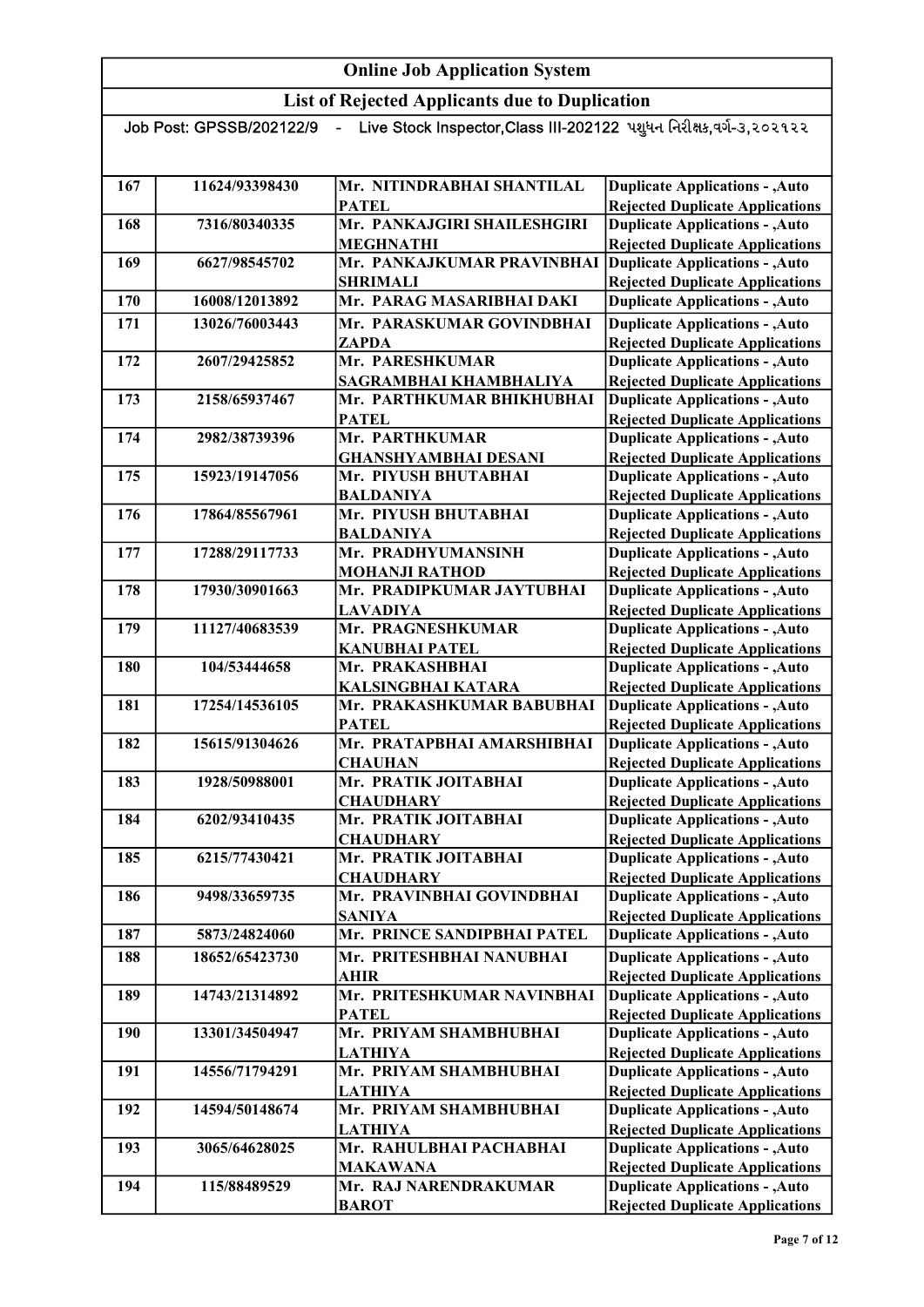List of Rejected Applicants due to Duplication

| Live Stock Inspector, Class III-202122 પશુધન નિરીક્ષક, વર્ગ-૩, ૨૦૨૧૨૨<br>Job Post: GPSSB/202122/9 |                |                            |                                        |
|---------------------------------------------------------------------------------------------------|----------------|----------------------------|----------------------------------------|
|                                                                                                   |                |                            |                                        |
|                                                                                                   |                |                            |                                        |
| 195                                                                                               | 19099/68484353 | Mr. RAJAN RANCHHODBHAI     | <b>Duplicate Applications - , Auto</b> |
|                                                                                                   |                | <b>PANDYA</b>              | <b>Rejected Duplicate Applications</b> |
| 196                                                                                               | 9029/44337466  | Mr. RAJANIKANTBHAI         | <b>Duplicate Applications - , Auto</b> |
|                                                                                                   |                | <b>RAMJIBHAI MAL</b>       | <b>Rejected Duplicate Applications</b> |
| 197                                                                                               | 6960/47883961  | Mr. RAJATBHAI AMRUTBHAI    | <b>Duplicate Applications - , Auto</b> |
|                                                                                                   |                | <b>BHARWAD</b>             | <b>Rejected Duplicate Applications</b> |
| 198                                                                                               | 3050/16598774  | Mr. RAJESHBHAI GALABHAI    | <b>Duplicate Applications - , Auto</b> |
|                                                                                                   |                | <b>CHAUDHARI</b>           | <b>Rejected Duplicate Applications</b> |
| 199                                                                                               | 17946/59467353 | Mr. RAJESHKUMAR GOPALBHAI  | <b>Duplicate Applications - , Auto</b> |
|                                                                                                   |                | <b>BARIA</b>               | <b>Rejected Duplicate Applications</b> |
| 200                                                                                               | 7210/95991388  | Mr. RAJESHKUMAR NANUBHAI   | <b>Duplicate Applications - , Auto</b> |
|                                                                                                   |                | <b>PARMAR</b>              | <b>Rejected Duplicate Applications</b> |
| 201                                                                                               | 8532/63007826  | Mr. RAJESHKUMAR NANUBHAI   | <b>Duplicate Applications - , Auto</b> |
|                                                                                                   |                | <b>PARMAR</b>              | <b>Rejected Duplicate Applications</b> |
| 202                                                                                               | 8608/52463931  | Mr. RAJESHKUMAR NANUBHAI   | <b>Duplicate Applications - , Auto</b> |
|                                                                                                   |                | <b>PARMAR</b>              | <b>Rejected Duplicate Applications</b> |
| 203                                                                                               | 8938/35908434  | Mr. RAJU BALABHAI          | <b>Duplicate Applications - , Auto</b> |
|                                                                                                   |                | <b>MODHWADIYA</b>          | <b>Rejected Duplicate Applications</b> |
| 204                                                                                               | 16525/46656713 | Mr. RAJUBHAI GANESHBHAI    | <b>Duplicate Applications - , Auto</b> |
|                                                                                                   |                | <b>KATHECHIYA</b>          | <b>Rejected Duplicate Applications</b> |
| 205                                                                                               | 8454/46697298  | Mr. RAJUBHAI KANABHAI      | <b>Duplicate Applications - , Auto</b> |
|                                                                                                   |                | <b>GARCHAR</b>             | <b>Rejected Duplicate Applications</b> |
| 206                                                                                               | 11539/71602064 | Mr. RAJUBHAI MANSUKHBHAI   | <b>Duplicate Applications - , Auto</b> |
|                                                                                                   |                | <b>PATELIYA</b>            | <b>Rejected Duplicate Applications</b> |
| 207                                                                                               | 15542/34731356 | Mr. RAKESHKUMAR JIVABHAI   | <b>Duplicate Applications - , Auto</b> |
|                                                                                                   |                | <b>JALAIYA</b>             | <b>Rejected Duplicate Applications</b> |
| 208                                                                                               | 7739/62379771  | Mr. RAMESHBHAI GOVINDBHAI  | <b>Duplicate Applications - , Auto</b> |
|                                                                                                   |                | <b>MALI</b>                | <b>Rejected Duplicate Applications</b> |
| 209                                                                                               | 16270/52147481 | Mr. RAMJIBHAI NARASANGBHAI | <b>Duplicate Applications - , Auto</b> |
|                                                                                                   |                | <b>RABARI</b>              | <b>Rejected Duplicate Applications</b> |
| 210                                                                                               | 19006/12884893 | Mr. RASHMINBHAI MADHABHAI  | <b>Duplicate Applications - , Auto</b> |
|                                                                                                   |                | <b>SALVI</b>               | <b>Rejected Duplicate Applications</b> |
| 211                                                                                               | 2930/16218102  | Mr. RAVIKUMAR BHARATBHAI   | <b>Duplicate Applications - , Auto</b> |
|                                                                                                   |                | PARMAR                     | <b>Rejected Duplicate Applications</b> |
| 212                                                                                               | 19189/43093447 | Mr. RAVINDRABHAI           | <b>Duplicate Applications - , Auto</b> |
|                                                                                                   |                | <b>GAMANBHAI MARU</b>      | <b>Rejected Duplicate Applications</b> |
| 213                                                                                               | 19286/22234659 | Mr. RAVINDRABHAI           | <b>Duplicate Applications - , Auto</b> |
|                                                                                                   |                | <b>GAMANBHAI MARU</b>      | <b>Rejected Duplicate Applications</b> |
| 214                                                                                               | 7661/94306488  | Mr. RAVIRAJBHAI CHANDUBHAI | <b>Duplicate Applications - , Auto</b> |
|                                                                                                   |                | <b>PATEL</b>               | <b>Rejected Duplicate Applications</b> |
| 215                                                                                               | 16429/68422828 | Mr. ROHIT JASHABHAI GOHIL  | <b>Duplicate Applications - , Auto</b> |
| 216                                                                                               | 7963/27134126  | Mr. RONAKKUMAR RAJUBHAI    | <b>Duplicate Applications - , Auto</b> |
|                                                                                                   |                | <b>PRAJAPATI</b>           | <b>Rejected Duplicate Applications</b> |
| 217                                                                                               | 2475/24896599  | Mr. RUTVIK MINESHKUMAR     | <b>Duplicate Applications - , Auto</b> |
|                                                                                                   |                | <b>PATEL</b>               | <b>Rejected Duplicate Applications</b> |
| 218                                                                                               | 7188/72888306  | Mr. RUTVIKKUMAR DHANSINH   | <b>Duplicate Applications - , Auto</b> |
|                                                                                                   |                | <b>CHAUHAN</b>             | <b>Rejected Duplicate Applications</b> |
| 219                                                                                               | 7212/44113727  | Mr. RUTVIKKUMAR DHANSINH   | <b>Duplicate Applications - , Auto</b> |
|                                                                                                   |                | <b>CHAUHAN</b>             | <b>Rejected Duplicate Applications</b> |
| 220                                                                                               | 8211/11292881  | Mr. RUTVIKKUMAR DHANSINH   | <b>Duplicate Applications - , Auto</b> |
|                                                                                                   |                | <b>CHAUHAN</b>             | <b>Rejected Duplicate Applications</b> |
| 221                                                                                               | 322/49802422   | Mr. SADIKBHAI HAMIDBHAI    | <b>Duplicate Applications - , Auto</b> |
|                                                                                                   |                | <b>MANKNOJIYA</b>          | <b>Rejected Duplicate Applications</b> |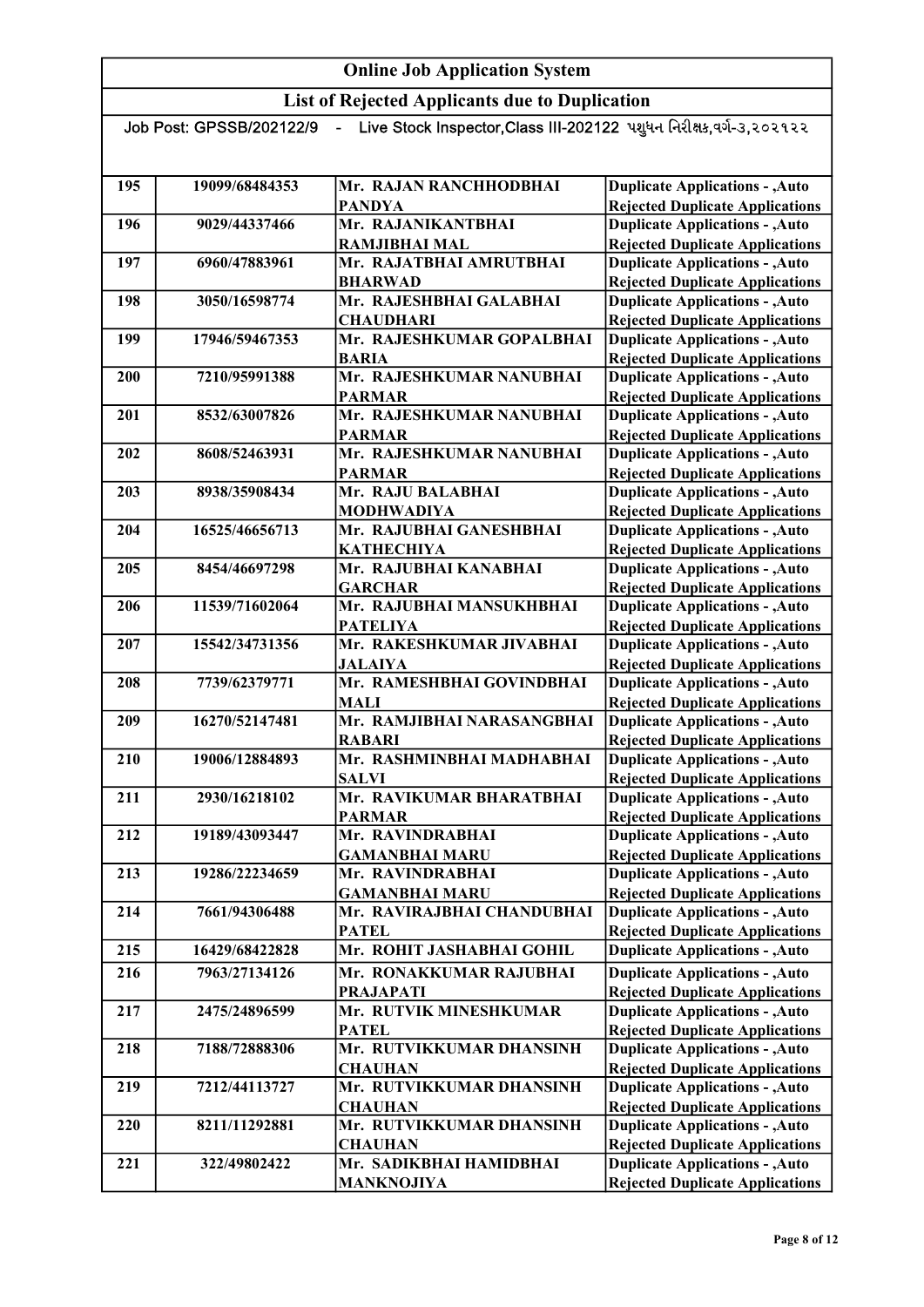| Live Stock Inspector,Class III-202122 પશુધન નિરીક્ષક,વર્ગ-૩,૨૦૨૧૨૨<br>Job Post: GPSSB/202122/9 |                |                                                            |                                                                                  |  |
|------------------------------------------------------------------------------------------------|----------------|------------------------------------------------------------|----------------------------------------------------------------------------------|--|
|                                                                                                |                |                                                            |                                                                                  |  |
|                                                                                                |                |                                                            |                                                                                  |  |
| 222                                                                                            | 15173/68583437 | Mr. SAFIMAHMAD SHAJIBHAI<br><b>AGALODIYA</b>               | <b>Duplicate Applications - , Auto</b>                                           |  |
| 223                                                                                            | 10126/68171195 | Mr. SAGAR RAJESHBHAI                                       | <b>Rejected Duplicate Applications</b><br><b>Duplicate Applications - , Auto</b> |  |
|                                                                                                |                | <b>SANGANI</b>                                             | <b>Rejected Duplicate Applications</b>                                           |  |
| 224                                                                                            | 5741/32190297  | Mr. SAHIL GIRISHBHAI PATEL                                 | <b>Duplicate Applications - , Auto</b>                                           |  |
| 225                                                                                            | 2331/21736287  | Mr. SANDIPSINH JAGDIPSINH                                  | <b>Duplicate Applications - , Auto</b>                                           |  |
|                                                                                                |                | <b>VIHOL</b>                                               | <b>Rejected Duplicate Applications</b>                                           |  |
| 226                                                                                            | 2558/88420657  | Mr. SANJAY NARAN SOLANKI                                   | <b>Duplicate Applications - , Auto</b>                                           |  |
| 227                                                                                            | 13022/65156369 | Mr. SANJAY VAJSHI BHAI GOJIYA                              | Duplicate Applications - , Auto                                                  |  |
|                                                                                                |                |                                                            | <b>Rejected Duplicate Applications</b>                                           |  |
| 228                                                                                            | 13235/99177404 | Mr. SANJAY VAJSHI BHAI GOJIYA                              | <b>Duplicate Applications - , Auto</b>                                           |  |
|                                                                                                |                |                                                            | <b>Rejected Duplicate Applications</b>                                           |  |
| 229                                                                                            | 17795/32886190 | Mr. SANJAYBHAI NAKUBHAI                                    | <b>Duplicate Applications - , Auto</b>                                           |  |
|                                                                                                |                | <b>BHARVAD</b>                                             | <b>Rejected Duplicate Applications</b>                                           |  |
| 230                                                                                            | 17810/81382497 | Mr. SANJAYBHAI NAKUBHAI                                    | <b>Duplicate Applications - , Auto</b>                                           |  |
|                                                                                                |                | <b>BHARVAD</b>                                             | <b>Rejected Duplicate Applications</b>                                           |  |
| 231                                                                                            | 995/49797677   | Mr. SANJAYKUMAR                                            | <b>Duplicate Applications - , Auto</b>                                           |  |
|                                                                                                |                | <b>ABHESANGBHAI DESAI</b>                                  | <b>Rejected Duplicate Applications</b>                                           |  |
| 232                                                                                            | 18828/28277879 | Mr. SANJAYKUMAR ARVINDBHAI Duplicate Applications - , Auto |                                                                                  |  |
|                                                                                                |                | <b>PARMAR</b>                                              | <b>Rejected Duplicate Applications</b>                                           |  |
| 233                                                                                            | 13681/89023018 | Mr. SANJAYKUMAR RAVJIBHAI                                  | <b>Duplicate Applications - , Auto</b>                                           |  |
|                                                                                                |                | <b>PARGI</b>                                               | <b>Rejected Duplicate Applications</b>                                           |  |
| 234                                                                                            | 12372/26937227 | Mr. SANJAYSINH INDRASINH                                   | <b>Duplicate Applications - , Auto</b>                                           |  |
|                                                                                                |                | <b>SODHA</b>                                               | <b>Rejected Duplicate Applications</b>                                           |  |
| 235                                                                                            | 14861/64637682 | Mr. SANTOSHKUMAR                                           | <b>Duplicate Applications - , Auto</b>                                           |  |
|                                                                                                |                | RAMESHBHAI BABARIYA                                        | <b>Rejected Duplicate Applications</b>                                           |  |
| 236                                                                                            | 15261/19517212 | Mr. SANYAMKUMAR                                            | <b>Duplicate Applications - , Auto</b>                                           |  |
| 237                                                                                            | 3722/13167007  | JAYRAJBHAI GANDHI<br>Mr. SATISHKUMAR BHEMABHAI             | <b>Rejected Duplicate Applications</b><br><b>Duplicate Applications - , Auto</b> |  |
|                                                                                                |                | <b>KHANT</b>                                               | <b>Rejected Duplicate Applications</b>                                           |  |
| 238                                                                                            | 14837/72260935 | Mr. SAURABHKUMAR HIRABHAI                                  | <b>Duplicate Applications - , Auto</b>                                           |  |
|                                                                                                |                | <b>PATEL</b>                                               | <b>Rejected Duplicate Applications</b>                                           |  |
| 239                                                                                            | 17164/49707605 | Mr. SAVAN KANTILAL MAKWANA Duplicate Applications - , Auto |                                                                                  |  |
|                                                                                                |                |                                                            | <b>Rejected Duplicate Applications</b>                                           |  |
| 240                                                                                            | 9391/97644834  | Mr. SAVANKUMAR                                             | <b>Duplicate Applications - , Auto</b>                                           |  |
|                                                                                                |                | <b>DINESHKUMAR PATEL</b>                                   | <b>Rejected Duplicate Applications</b>                                           |  |
| 241                                                                                            | 13685/78534468 | Mr. SHAILESHBHAI JAGTABHAI                                 | <b>Duplicate Applications - , Auto</b>                                           |  |
|                                                                                                |                | <b>RAJPUT</b>                                              | <b>Rejected Duplicate Applications</b>                                           |  |
| 242                                                                                            | 2229/93807466  | Mr. SHAILESHBHAI                                           | <b>Duplicate Applications - , Auto</b>                                           |  |
|                                                                                                |                | LAXMANBHAI VAGADIYA                                        | <b>Rejected Duplicate Applications</b>                                           |  |
| 243                                                                                            | 7851/14961537  | Mr. SHAILESHKUMAR                                          | <b>Duplicate Applications - , Auto</b>                                           |  |
|                                                                                                |                | NAVGHANBHAI THAKOR                                         | <b>Rejected Duplicate Applications</b>                                           |  |
| 244                                                                                            | 7859/23353010  | Mr. SHAILESHKUMAR                                          | <b>Duplicate Applications - , Auto</b>                                           |  |
|                                                                                                |                | NAVGHANBHAI THAKOR                                         | <b>Rejected Duplicate Applications</b>                                           |  |
| 245                                                                                            | 17406/74301453 | Mr. SHAILESHKUMAR                                          | <b>Duplicate Applications - , Auto</b>                                           |  |
| 246                                                                                            | 16630/73301920 | RAMESHBHAI CHAUDHARY<br>Mr. SHAKTISINH SABALSINH           | <b>Rejected Duplicate Applications</b><br><b>Duplicate Applications - , Auto</b> |  |
|                                                                                                |                | <b>SOLANKI</b>                                             | <b>Rejected Duplicate Applications</b>                                           |  |
| 247                                                                                            | 17095/42765545 | Mr. SHANJAYKUMAR JALUBHAI                                  | <b>Duplicate Applications - , Auto</b>                                           |  |
|                                                                                                |                | <b>BHATIYA</b>                                             | <b>Rejected Duplicate Applications</b>                                           |  |
| 248                                                                                            | 12568/24061589 | Mr. SHASHIKANTKUMAR                                        | <b>Duplicate Applications - , Auto</b>                                           |  |
|                                                                                                |                | <b>JAGDISHBHAI NINAMA</b>                                  | <b>Rejected Duplicate Applications</b>                                           |  |
| 249                                                                                            | 16151/71269336 | Mr. SHRAVANKUMAR VIRAMJI                                   | <b>Duplicate Applications - , Auto</b>                                           |  |
|                                                                                                |                | <b>THAKOR</b>                                              | <b>Rejected Duplicate Applications</b>                                           |  |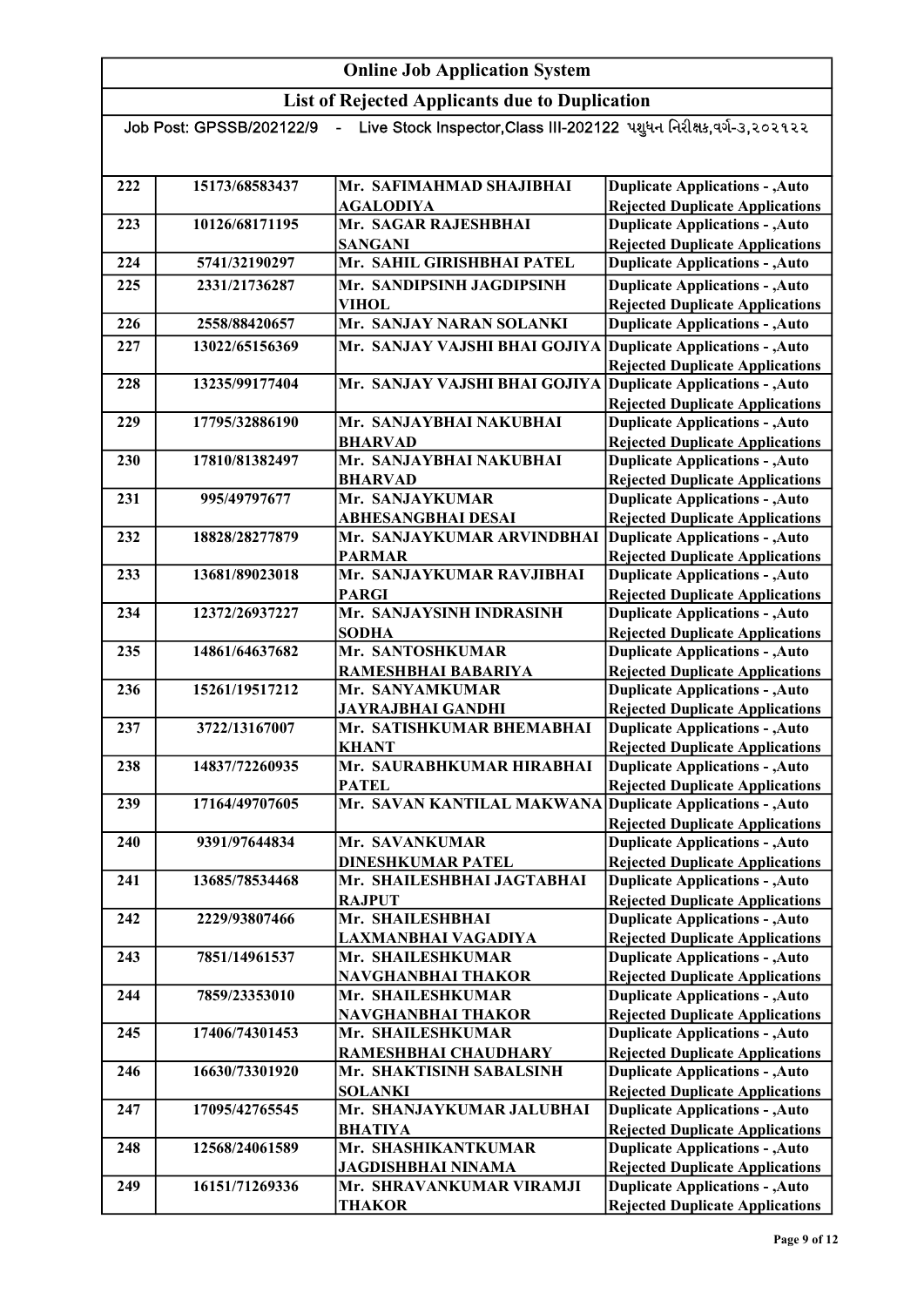List of Rejected Applicants due to Duplication

Job Post: GPSSB/202122/9 - Live Stock Inspector,Class III-202122 પશુધન નિરીક્ષક,વર્ગ-૩,૨૦૨૧૨૨ 250 17779/16050364 Mr. SHYAM DEVABHAI TARKHALA 251 1956/78880123 Mr. SHYAMKUMAR THAKORBHAI VALAND 252 7905/77583893 Mr. SIDDHARTHKUMAR RAMESHBHAI PATEL 253 7598/57924123 Mr. SOMNATH JAHIRAM LUHAR 254 16334/51441628 Mr. SUNIL VALJI MANGALIYA 255 7645/82979291 Mr. SUNILBHAI BUDHIYABHAI MAHLA 256 8338/56233022 Mr. SURENDRA BIJIYABHAI CHAREL 257 17150/95441105 Mr. SURESHBHAI ANADABHAI **CHAUDHARY** 258 13716/95171125 Mr. SURESHKUMAR NAGJIBHAI PATEL 259 19914/29286865 Mr. TEJAS ISHWARBHAI PATEL 260 17422/81545846 Mr. TEJASHBHAI PRAVINBHAI AHIR 261 17745/82310408 Mr. TEJASHBHAI PRAVINBHAI AHIR 262 19064/63217585 Mr. TIYANKKUMAR RAJENDRABHAI CHAUDHARY 263 14281/87344085 Mr. UMAJI NARANAJI **CHAUDHARI** 264 12718/26902492 Mr. UTPALKUMAR JAYENDRABHAI PATEL 265 116/30162532 Mr. VANRAJ MULUBHAI BHUKAN 266 9524/84199837 Mr. VANRAJBHAI RAVJIBHAI PAN 267 13886/30640464 Mr. VELABHAI BABUJI MALI 268 18819/83426084 Mr. VIHABHAI MALSURBHAI RABARI 269 18546/19659792 Mr. VIJAYKUMAR KANUBHAI SATHAVARA 270 15925/40364868 Mr. VIJAYKUMAR KARABHAI BARIA 271 17074/17787322 Mr. VIJAYSINH AJITSINH JADAV 272 14912/76252607 Mr. VIKASHKUMAR BHARATBHAI PATEL 273 124/53620053 Mr. VIKRAMGIRI VISHNUGIRI GOSWAMI 274 2883/47262389 Mr. VINAYAKKUMAR SHANTILAL PATEL 275 6208/26594052 Mr. VINODKUMAR KHIMABHAI MAKVANA 276 19304/38819116 Mr. VINUBHAI HARIBHAI PATEL 277 7412/95759024 Mr. VIPUL RASIKBHAI PATEL 278 7433/68204627 Mr. VIPUL RASIKBHAI PATEL 279 7438/82309215 Mr. VIPUL RASIKBHAI PATEL 280 16787/98002736 Mr. VIPULBHAI JETHABHAI Duplicate Applications - ,Auto Rejected Duplicate Applications Duplicate Applications - ,Auto **Duplicate Applications - ,Auto Duplicate Applications - ,Auto Duplicate Applications - ,Auto** Duplicate Applications - ,Auto Rejected Duplicate Applications Duplicate Applications - ,Auto Rejected Duplicate Applications Duplicate Applications - ,Auto **Duplicate Applications - ,Auto** Rejected Duplicate Applications Duplicate Applications - ,Auto Rejected Duplicate Applications Duplicate Applications - ,Auto Rejected Duplicate Applications Duplicate Applications - ,Auto Rejected Duplicate Applications Duplicate Applications - ,Auto Rejected Duplicate Applications Duplicate Applications - ,Auto **Duplicate Applications - ,Auto** Rejected Duplicate Applications Duplicate Applications - ,Auto **Duplicate Applications - ,Auto** Rejected Duplicate Applications Duplicate Applications - ,Auto Rejected Duplicate Applications Duplicate Applications - ,Auto Rejected Duplicate Applications Duplicate Applications - ,Auto **Duplicate Applications - ,Auto** Rejected Duplicate Applications Duplicate Applications - ,Auto Rejected Duplicate Applications Duplicate Applications - ,Auto Rejected Duplicate Applications Duplicate Applications - ,Auto Rejected Duplicate Applications Duplicate Applications - ,Auto Rejected Duplicate Applications Duplicate Applications - ,Auto **Duplicate Applications - ,Auto Duplicate Applications - ,Auto** Rejected Duplicate Applications Duplicate Applications - ,Auto Rejected Duplicate Applications Duplicate Applications - ,Auto Rejected Duplicate Applications

BHATIYA

**Duplicate Applications - ,Auto** Rejected Duplicate Applications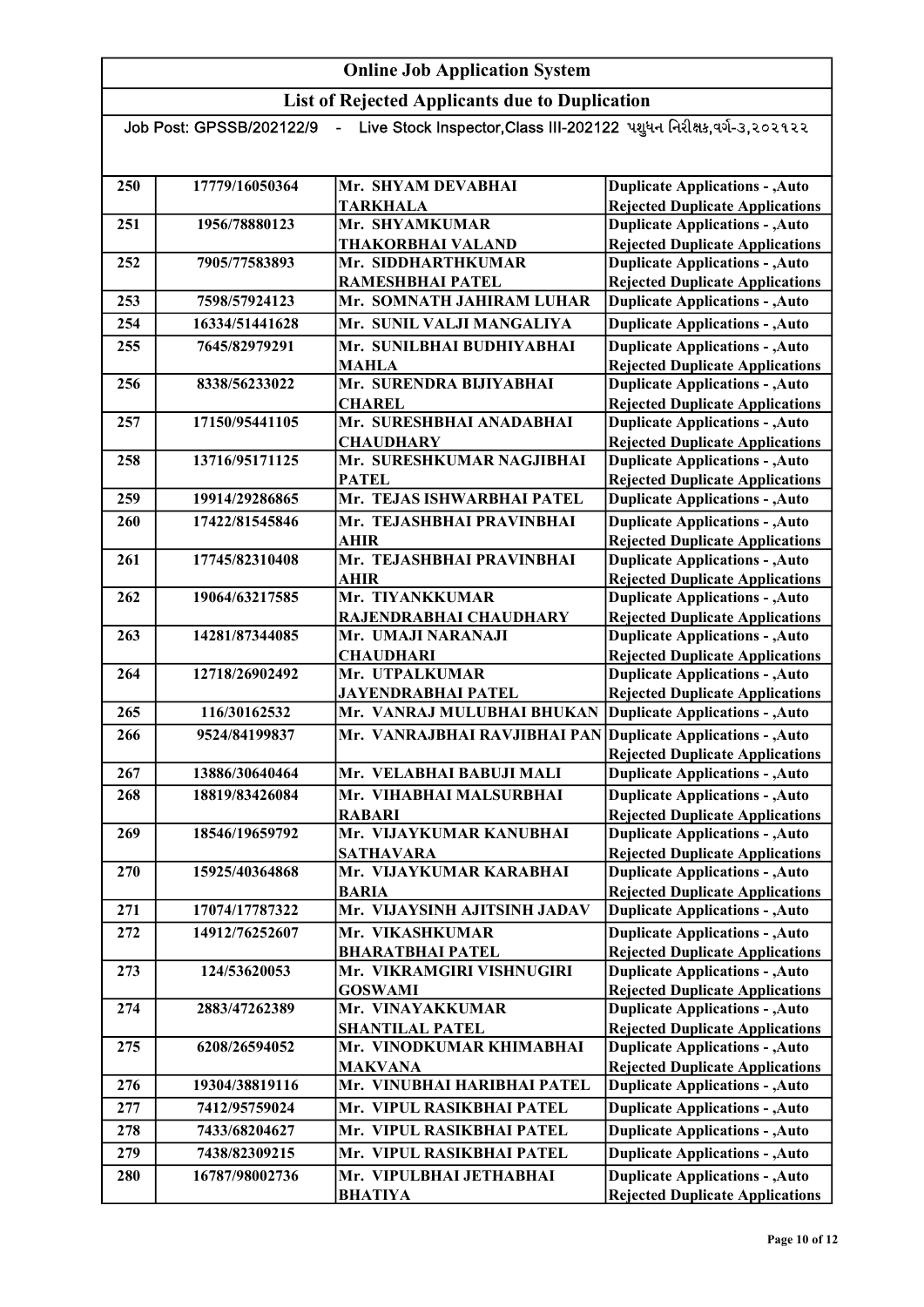List of Rejected Applicants due to Duplication

| Live Stock Inspector, Class III-202122 પશુધન નિરીક્ષક, વર્ગ-૩, ૨૦૨૧૨૨<br>Job Post: GPSSB/202122/9<br>$\blacksquare$ |                |                                                             |                                                                                  |
|---------------------------------------------------------------------------------------------------------------------|----------------|-------------------------------------------------------------|----------------------------------------------------------------------------------|
|                                                                                                                     |                |                                                             |                                                                                  |
| 281                                                                                                                 | 17211/22636509 | Mr. VIPULBHAI JETHABHAI<br><b>BHATIYA</b>                   | <b>Duplicate Applications - , Auto</b>                                           |
|                                                                                                                     |                | Mr. VIRAJKUMAR KANABHAI                                     | <b>Rejected Duplicate Applications</b>                                           |
| 282                                                                                                                 | 7445/39417222  | <b>PATEL</b>                                                | <b>Duplicate Applications - , Auto</b><br><b>Rejected Duplicate Applications</b> |
| 283                                                                                                                 | 17178/95561633 | Mr. VIRENKUMAR MAHESHBHAI                                   | <b>Duplicate Applications - , Auto</b>                                           |
|                                                                                                                     |                | <b>PATEL</b>                                                | <b>Rejected Duplicate Applications</b>                                           |
| 284                                                                                                                 | 7948/67111595  | Mr. VISHAL SHAMBHUBHAI                                      | <b>Duplicate Applications - , Auto</b>                                           |
|                                                                                                                     |                | <b>RADADIYA</b>                                             | <b>Rejected Duplicate Applications</b>                                           |
| 285                                                                                                                 | 7402/76765575  | Mr. VISHALKUMAR                                             | <b>Duplicate Applications - , Auto</b>                                           |
|                                                                                                                     |                | RAJENDRASINH GADHAVI                                        | <b>Rejected Duplicate Applications</b>                                           |
| 286                                                                                                                 | 14211/56599571 | Mr. VISHALSINH SOMSINH                                      | <b>Duplicate Applications - , Auto</b>                                           |
|                                                                                                                     |                | <b>RATHOD</b>                                               | <b>Rejected Duplicate Applications</b>                                           |
| 287                                                                                                                 | 9601/93410441  | Mr. VISHWNATH                                               | <b>Duplicate Applications - , Auto</b>                                           |
|                                                                                                                     |                | PARSHOTTAMBHAI CHAMAR                                       | <b>Rejected Duplicate Applications</b>                                           |
| 288                                                                                                                 | 50/21894699    | Mr. YASHVANTSINH                                            | <b>Duplicate Applications - , Auto</b>                                           |
|                                                                                                                     |                | <b>MERAGBHAI JADAV</b>                                      | <b>Rejected Duplicate Applications</b>                                           |
| 289                                                                                                                 | 11173/87799317 | Mr. YOGESHKUMAR                                             | <b>Duplicate Applications - , Auto</b>                                           |
| 290                                                                                                                 | 11247/79860776 | DASHRATHBHAI PATEL<br>Mr. YOGESHKUMAR                       | <b>Rejected Duplicate Applications</b><br><b>Duplicate Applications - , Auto</b> |
|                                                                                                                     |                | DASHRATHBHAI PATEL                                          | <b>Rejected Duplicate Applications</b>                                           |
| 291                                                                                                                 | 5238/63070275  | Mr. ZUBERBHAI AIYUBBHAI                                     | <b>Duplicate Applications - , Auto</b>                                           |
|                                                                                                                     |                | <b>UMATIYA</b>                                              | <b>Rejected Duplicate Applications</b>                                           |
| 292                                                                                                                 | 5243/23647090  | Mr. ZUBERBHAI AIYUBBHAI                                     | <b>Duplicate Applications - , Auto</b>                                           |
|                                                                                                                     |                | <b>UMATIYA</b>                                              | <b>Rejected Duplicate Applications</b>                                           |
| 293                                                                                                                 | 19980/59003734 | Mrs. AMISHABEN SURESHBHAI                                   | <b>Duplicate Applications - , Auto</b>                                           |
|                                                                                                                     |                | <b>GARASIA</b>                                              | <b>Rejected Duplicate Applications</b>                                           |
| 294                                                                                                                 | 2501/13228011  | Mrs. ANKITABAHEN KESHAVLAL                                  | <b>Duplicate Applications - , Auto</b>                                           |
|                                                                                                                     |                | <b>PRAJAPATI</b>                                            | <b>Rejected Duplicate Applications</b>                                           |
| 295                                                                                                                 | 13977/88939430 | Mrs. BINALBEN MUKESHBHAI                                    | <b>Duplicate Applications - , Auto</b>                                           |
|                                                                                                                     |                | <b>BAROT</b>                                                | <b>Rejected Duplicate Applications</b>                                           |
| 296                                                                                                                 | 19912/54089105 | Mrs. BINALBEN MUKESHBHAI<br><b>BAROT</b>                    | <b>Duplicate Applications - , Auto</b>                                           |
| 297                                                                                                                 | 20065/18741205 | Mrs. HEENA JAGADISHBHAI                                     | <b>Rejected Duplicate Applications</b><br><b>Duplicate Applications - , Auto</b> |
|                                                                                                                     |                | <b>DESAI</b>                                                | <b>Rejected Duplicate Applications</b>                                           |
| 298                                                                                                                 | 19359/86290548 | <b>Mrs. HETALBAHEN</b>                                      | <b>Duplicate Applications - , Auto</b>                                           |
|                                                                                                                     |                | SHAKARABHAI CHAUDHARI                                       | <b>Rejected Duplicate Applications</b>                                           |
| 299                                                                                                                 | 19200/16285677 | <b>Mrs. MAITREEBAHEN</b>                                    | <b>Duplicate Applications - , Auto</b>                                           |
|                                                                                                                     |                | ARVINDBHAI CHAUDHARI                                        | <b>Rejected Duplicate Applications</b>                                           |
| 300                                                                                                                 | 15606/66632759 | <b>Mrs. NEHABEN MANIBHAI</b>                                | <b>Duplicate Applications - , Auto</b>                                           |
|                                                                                                                     |                | <b>CHAUDHARI</b>                                            | <b>Rejected Duplicate Applications</b>                                           |
| 301                                                                                                                 | 12928/21662211 | Mrs. NIKETABEN DHIRUBHAI                                    | <b>Duplicate Applications - , Auto</b>                                           |
|                                                                                                                     |                | <b>CHAUDHARY</b>                                            | <b>Rejected Duplicate Applications</b>                                           |
| 302                                                                                                                 | 17108/35601074 | Mrs. PALAK RAMESHBHAI PATEL                                 | <b>Duplicate Applications - , Auto</b>                                           |
| 303                                                                                                                 | 17620/29324558 | Mrs. PALAK RAMESHBHAI PATEL                                 | <b>Duplicate Applications - , Auto</b>                                           |
| 304                                                                                                                 | 12774/28034661 | Mrs. RADHABEN FULSINGH BHAI                                 | <b>Duplicate Applications - , Auto</b>                                           |
|                                                                                                                     |                | <b>PARGI</b>                                                | <b>Rejected Duplicate Applications</b>                                           |
| 305                                                                                                                 | 17222/85469015 | Mrs. RANJANBEN AMRUTLAL                                     | <b>Duplicate Applications - , Auto</b>                                           |
|                                                                                                                     |                | <b>JADAV</b><br>Mrs. RITABEN RAMJIBHAI TOTA                 | <b>Rejected Duplicate Applications</b>                                           |
| 306                                                                                                                 | 5621/52789956  |                                                             | <b>Duplicate Applications - , Auto</b>                                           |
| 307                                                                                                                 | 13846/96029477 | Mrs. SNEHA JANAKKUMAR PATEL Duplicate Applications - , Auto |                                                                                  |
| 308                                                                                                                 | 9530/18431184  | Ms. AVANI MAHENDRABHAI                                      | <b>Rejected Duplicate Applications</b><br><b>Duplicate Applications - , Auto</b> |
|                                                                                                                     |                |                                                             |                                                                                  |

SIDHDHAPARA

Duplicate Applications - ,Auto Rejected Duplicate Applications